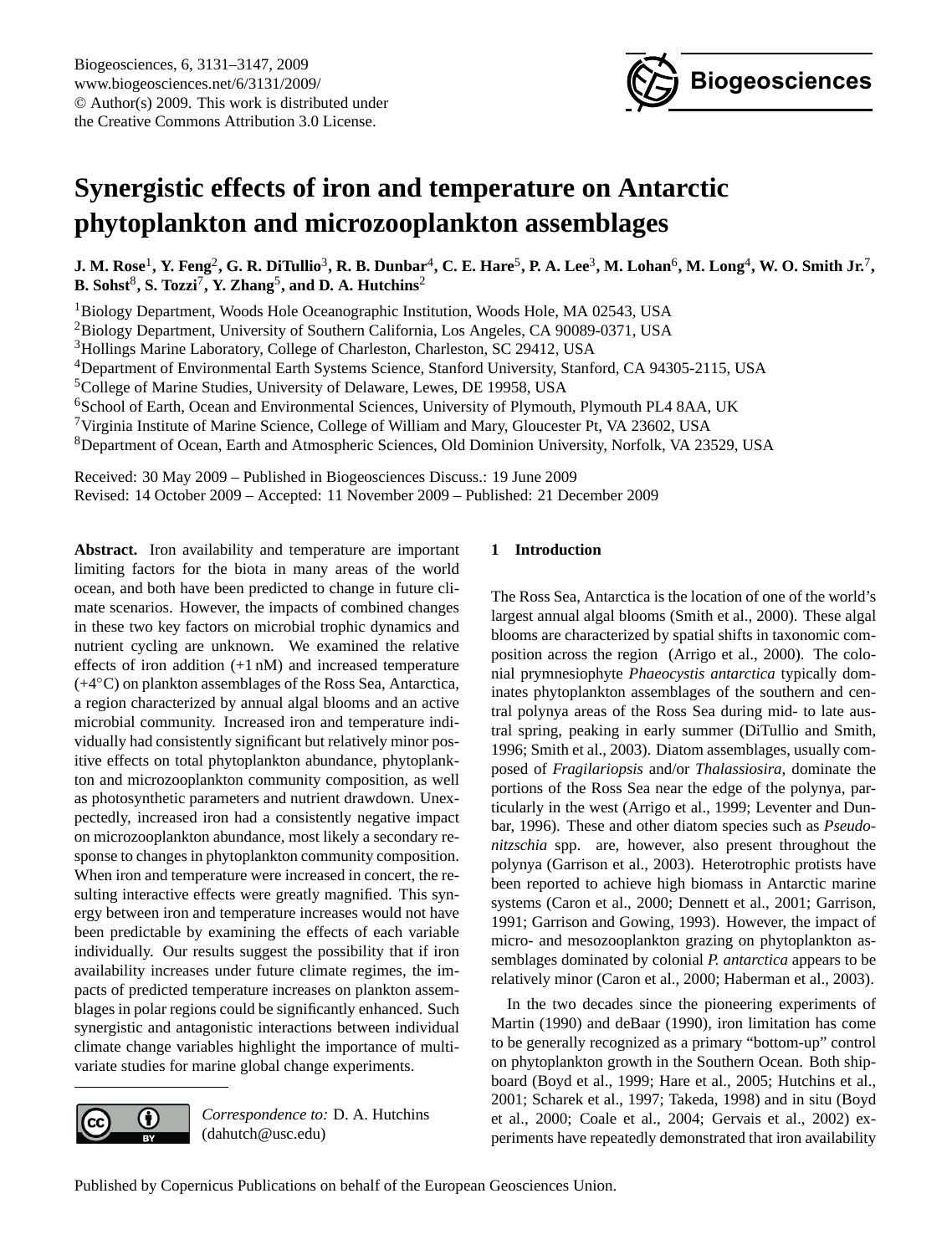strongly constrains the biology and biogeochemistry of most of the open high nutrient low chlorophyll (HNLC) Southern Ocean.

Parts of the coastal Southern Ocean are also strongly ironlimited, at least on a seasonal basis. As in other iron-limited continental shelf waters off California and Peru (Firme et al., 2003; Hutchins and Bruland, 1998; Hutchins et al., 2002), the combination of limited iron inputs and high biological demand leads to annually recurring summertime iron limitation in the southern Ross Sea (Coale et al., 2003; Martin et al., 1990; Maucher and DiTullio, 2003; Olson et al., 2000; Sedwick et al., 2000). In this region, mixed-layer dissolved Fe concentrations can be  $\lt 0.1$  nM during the growing season, (Coale et al., 2003; Fitzwater et al., 2000; Sedwick et al., 2000). Since melting sea ice may be a major source of biologically available iron (Sedwick and DiTullio, 1997), future changes in ice cover could lead to large shifts in the availability and timing of iron inputs in the Ross Sea.

In general, global change effects are expected to be manifested earlier and most severely in the Southern Ocean (Sarmiento et al., 1998). The Antarctic peninsula has experienced perhaps the fastest rate of warming and ice loss on the planet (Vaughan et al., 2003). In view of the expected minimum global temperature rise of  $1-3\degree$ C over the next century (Alley et al., 2007), the broad future trends in coastal Antarctic ecosystems seem likely to include further widespread warming and ice retreat. If so, these changes in seasonal ice dynamics and accompanying increased stratification effects will lead to major changes in mixing regimes, nutrient supplies, and light environments experienced by Antarctic phytoplankton (Boyd and Doney, 2002; Montes-Hugo et al., 2009). Experiments in other high latitude regimes such as the Bering Sea and North Atlantic have already demonstrated the potential for significant effects of increased temperature on plankton assemblages, including changes in community composition, photosynthetic rates, nutrient drawdown and microbial food web dynamics (Feng et al., 2009; Hare et al., 2007; Rose et al., 2009).

Less is known for certain about future shifts in iron supplies to the iron-limited phytoplankton communities of the Ross Sea. Since the largest current sources of iron to surface waters here are vertical mixing and seasonal sea ice melting (Coale et al., 2003; Fitzwater et al., 2000; Martin et al., 1990; Sedwick and DiTullio, 1997; Sedwick et al., 2000), iron availability is highly vulnerable to anticipated climate change impacts. Reduction of these sources of iron to the Ross Sea under future global change scenarios would result in intensification of current iron limitation of phytoplankton growth. However, other potential sources of bioavailable iron could increase at the same time, such as melting glacial ice and icebergs (Overpeck et al., 2006; Raiswell et al., 2006, 2008) or even significant local aeolian input as snow cover retreats and exposes new soil on the adjacent continent. It has been suggested that the Ross Sea is freshening due to increased precipitation, decreased sea ice production and increased melting of the West Antarctic Ice Sheet (Jacobs et al., 2002). All of these can be significant sources of iron, so iron inputs to the Ross Sea may already be changing. Additionally, there is evidence that existing aeolian inputs from more distant continental sources such as Australia may change with a changing climate (Revel-Rolland et al., 2006). The future trends in iron inputs to the Ross Sea cannot be reliably predicted at present, but it seems inevitable that both iron supply and sea surface temperature will differ substantially from today's norms in the Ross Sea, with unknown consequences for regional food webs. In this study, we attempt to address this issue by examining the biological and biogeochemical interactions between iron availability and increased temperature in an experiment using a Ross Sea phytoplankton and microzooplankton community.

# **2 Methods**

# **2.1 Experimental design**

Experiments were conducted during the CORSACS (Controls On Ross Sea Algal Community Structure) expedition in January 2006 to the Ross Sea, Antarctica, onboard the RVIB Nathaniel B. Palmer (cruise NBP-0601). Water was collected at 75.00◦ S, 177.36◦ E using a trace metal clean towed-intake surface water Teflon diaphragm pumping system (Bruland et al., 2005). Water was prescreened through acid-washed  $200 \mu$ m Nitex mesh to eliminate large zooplankton and collected into a 50-L mixing carboy. Collected water was gently mixed and dispensed into 12 4.5-L acid washed trace metal clean clear polycarbonate bottles for incubation. Half of the bottles were spiked with  $1.0 \text{ nM}$  FeCl<sub>3</sub> (final concentration) at the beginning of the experiment. Bottles were incubated in two temperature controlled deck-board incubators (Feng et al., 2009; Hare et al., 2007). Incubators were screened to 18% of  $I_0$  using two layers of neutral density filter. One incubator was kept at ambient temperature (0◦C), while the temperature in the other was gradually increased to 4◦C over the course of 24 h. Bottles were incubated for seven days and sampled daily under a laminar flow hood using trace metalclean techniques. Daily sampling included total chlorophyll, nanophytoplankton abundance,  $F_v/F_m$  and dissolved nutrients. Additional samples were taken at time zero, on day 4 and the final day for  $>20 \mu$ m chlorophyll, particulate nutrients, diatom and microzooplankton abundance and biogenic sulfur. Samples for phytoplankton pigments (determined by HPLC) and total dissolved iron were taken on the initial and final days of the experiment.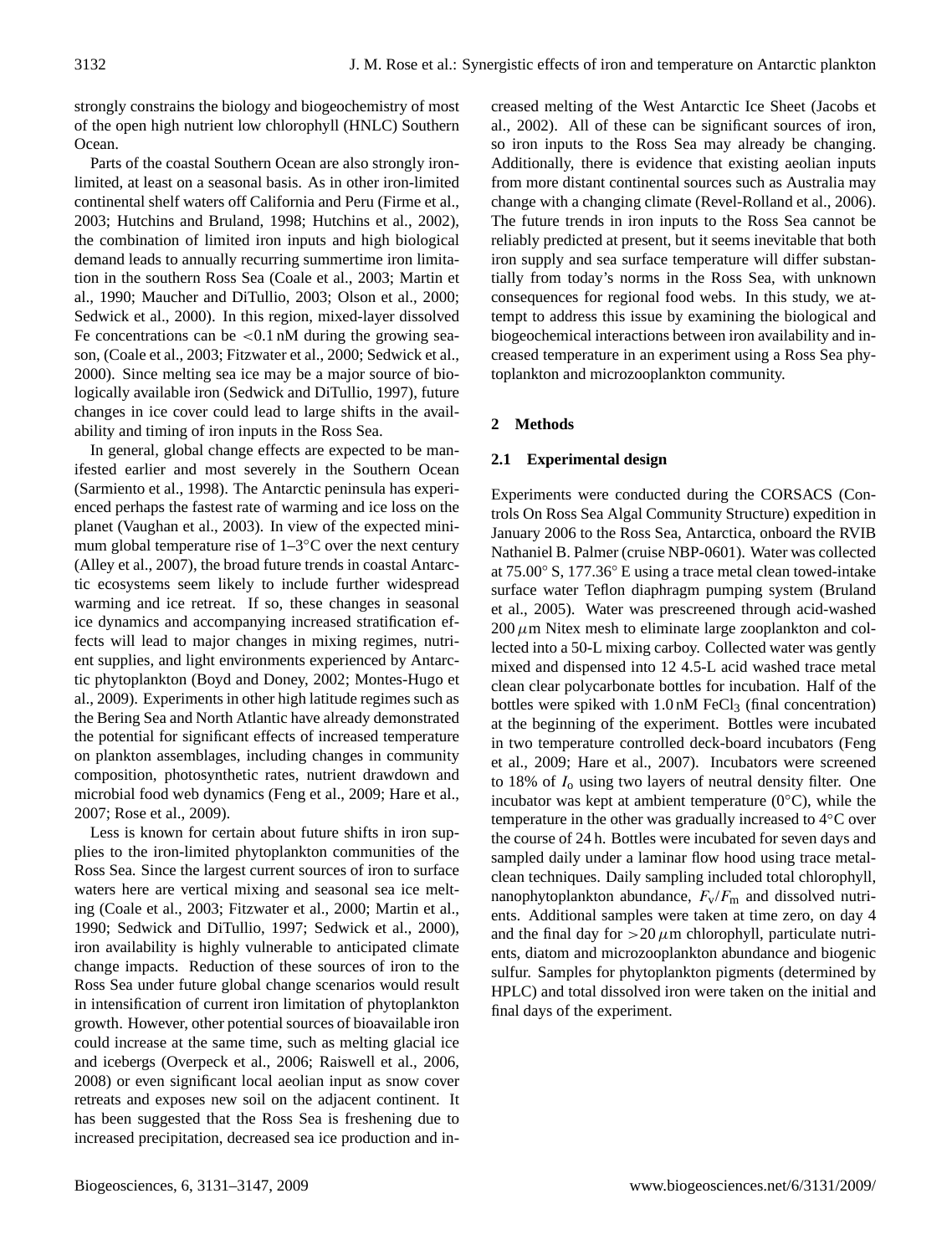#### **2.2 Plankton assemblage measurements**

Chlorophyll samples (50–250 mL) were filtered onto either a GF/F or a  $20 \mu m$  polycarbonate filter using low vacuum pressure. Samples were extracted for at least 24 h in the dark at −20◦C in 90% acetone and read on a Turner Designs fluorometer (Welschmeyer, 1994). Nanophytoplankton abundance was determined using flow cytometry. Two milliliters of sample were preserved in 1% seawater-buffered,  $0.2 \mu$ mfiltered formalin (final concentration) and frozen at −80◦C until analysis. Samples were run on a FACSCalibur flow cytometer for 5 min on the high flow rate setting (Campbell, 2001). Nanophytoplankton were identified on twodimensional cytograms based on forward scatter (FSC) and red fluorescence (FL3).

Photochemical efficiency of PSII was measured using a MBARI 4th generation bench-top fast repetition rate fluorometer (FRRF) (Kolber et al., 1994). Samples were collected each day from experimental bottles, immediately placed on ice and kept in low light conditions (5– 10 mol photons  $m^{-2} s^{-1}$ ) for 30–40 min prior to analysis. The light and cuvette chamber were constantly flushed with dry nitrogen gas to avoid condensation on the exterior of the cuvette due to the temperature difference between the cold seawater and the laboratory air. Minimal  $(F_0)$  and maximal  $(F<sub>m</sub>)$  fluorescence and the effective absorption cross section  $(\sigma$ PSII) were calculated from each single turnover (ST) saturation curve. The maximum quantum yield efficiency for PSII  $(F_v/F_m)$  was calculated (Genty et al., 1989) by normalizing  $F<sub>m</sub>$  by the difference between the fluorescence at saturation ( $F_{\text{m}}$ ) and the minimum fluorescence ( $F_0$ ):

$$
\Phi_{\text{PSII}}^{\text{max}} = \frac{F_{\text{m}} - F_0}{F_{\text{m}}} = \frac{F_{\text{v}}}{F_{\text{m}}} \tag{1}
$$

Samples for taxon-specific pigments (600–1000 mL) were filtered under low vacuum onto GF/F filters and frozen in liquid nitrogen until analysis using high performance liquid chromatography (HPLC). An automated Hewlett Packard 1100 HPLC system was used to separate pigments with a reverse-phase Waters Symmetry C-8 column and a solvent gradient containing methanol, aqueous pyridine, acetone, and acetonitrile (Zapata et al., 2000; DiTullio and Geesey, 2002). A diode array detector was used to record pigment spectra between the wavelengths 350 and 600 nm, as well as continuous chromatograms at 410, 440, and 455 nm every 5 s, and Chl- $a$  and  $c$  were quantified with an HP 1046A fluorescence detector (excitation 421 nm, emission 666 nm). Unialgal laboratory cultures with the appropriate pigments were used to generate purified pigment standards for system calibration (DiTullio and Geesey, 2002).

Total diatom abundance and community composition was determined for samples preserved with 1% glutaraldehyde (final concentration) and stored in the dark at 4◦C until analysis. Twenty-five mL samples were settled in Utermöhl chambers for at least 18 h and enumerated using light microscopy at 400x magnification with a Zeiss Axiovert S100 inverted microscope (Utermöhl, 1958). Diatoms were identified to the genus level. Total microzooplankton abundance and community composition was determined for samples preserved with 10% acid Lugol's solution (final concentration) and stored in the dark at room temperature until analysis (Throndsen, 1978). One hundred mL samples were settled in Utermöhl chambers for at least 18h and enumerated using light microscopy at 200x magnification. Microzooplankton were identified to the genus level. The use of acid Lugol's solution obscured Chl-a fluorescence and made it impossible to distinguish phototrophic from heterotrophic dinoflagellates based on autofluorescence. However, certain heterotrophic dinoflagellates such as *Protoperidinium* and *Gyrodinium* could be identified based on morphology, and were thus included in the counts.

## **2.3 Dissolved and particulate nutrients and dissolved iron**

Samples for dissolved nutrients were  $0.2 \mu$ m filtered and immediately analyzed using a Lachat QuikChem 8000 Flow Injection Analysis System. The precision of the nutrient analyses were as follows: phosphate 0.7%, nitrite 2.5%, nitrate + nitrite 1.0%, silicic acid 0.5%. Total dissolved Fe concentrations were filtered through  $0.4 \mu$ m track-etched polycarbonate filters (Nuclepore Whatman) and acidified to pH 1.7 with 4 mL<sup>-1</sup> sub-boiled distilled HCl. Total dissolved Fe was measured using adsorptive cathodic stripping voltammetry (ACSV) (Buck et al., 2007). A 5 mM salicylaldoxime (SA: Aldrich, ≥98%) solution was first prepared in quartz-distilled methanol (Q-MeOH) and stored in the refrigerator. A final concentration of  $25 \mu M$  SA was used for total dissolved Fe measurements. A 1.5 M borate buffer was made in  $0.4 \text{ mol L}$  quartz-distilled ammonium hydroxide (Q-NH4OH) as previously described (Ellwood and Van den Berg, 2000). The voltammetric system consisted of Princeton Applied Research (PAR) 303A interfaced with a computer-controlled AutolabII potentiostat/galvanostat (Eco Chemie). The working electrode was a "large" mercury drop  $(2.8 \text{ mm}^2)$ , the reference electrode was Ag: saturated AgCl, saturated KCl, and the counterelectrode was a platinum wire.

Acidified samples were microwaved  $2 \times 15$  s at  $1100$  W to release dissolved Fe from ambient organic ligands (Bruland et al., 2005), neutralized once with cool  $1 \text{ mol} L^{-1}$ QNH4OH, and buffered to pH 8.2 with the borate buffer. Once buffered, Fe and SA additions were made and following ACSV analysis Fe concentrations were determined from a linear regression of the standard addition curve. The detection limit for the ACSV method is  $0.02$  nmol L<sup>-1</sup>, calculated from three times the standard deviation of a 0.05 nmol  $L^{-1}$ Fe addition, as no peak is observed in either Milli-Q or ultraviolet (UV)-oxidized seawater (from which trace metals and metal-chelating organic ligands are removed from seawater; (Donat and Bruland, 1988) at deposition times of up to 600 s.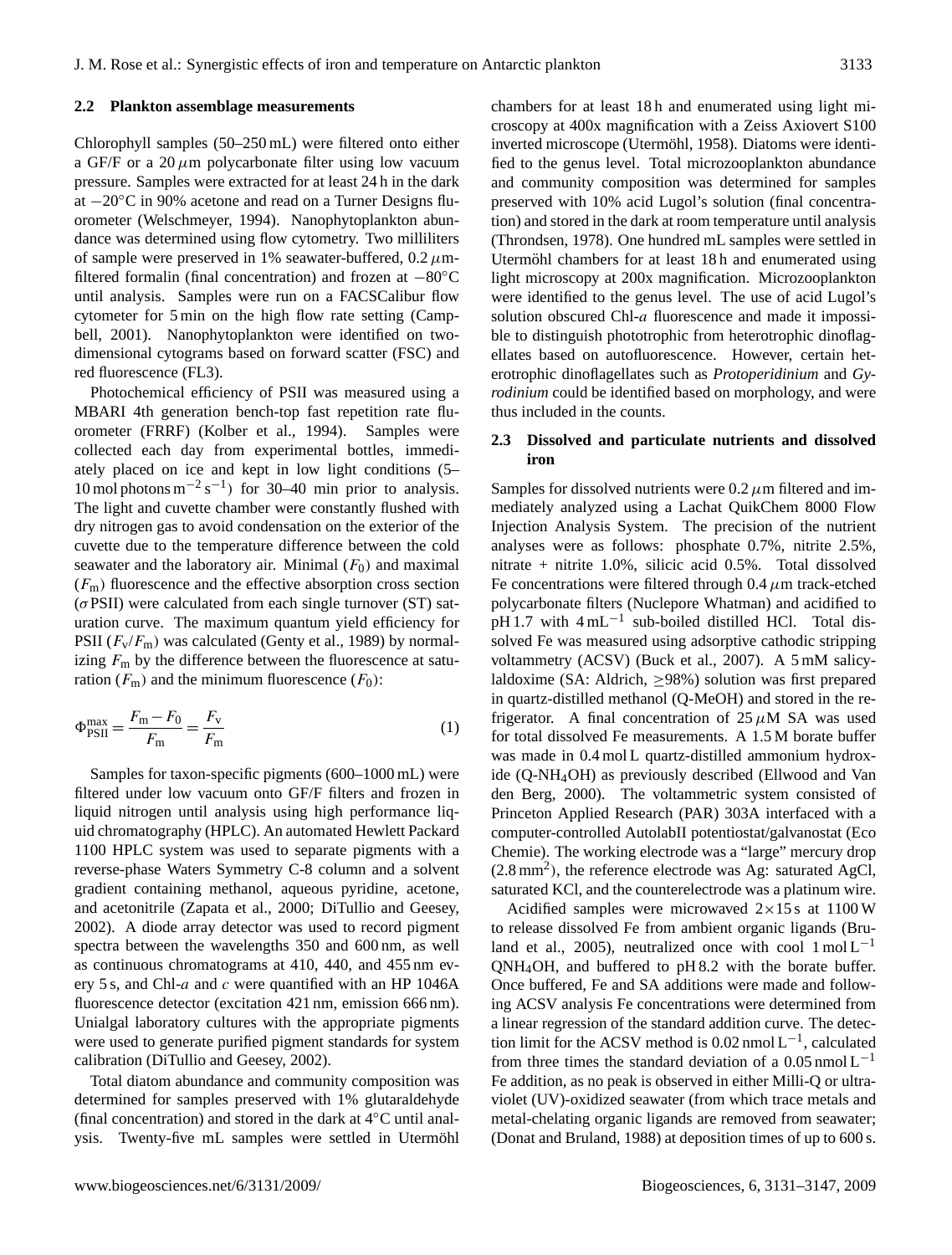Deposition times for sample analyses here were between 60 and 400 s, depending on ambient Fe concentrations. The precision of this technique for replicate samples is less than 4%.

Total particulate carbon and nitrogen samples (150– 250 mL) were filtered at low vacuum onto GF/F filters that had been precombusted at 450℃ for 2 h. Filters were then dried at 60◦C. Samples were analyzed with a Finnigan Delta Plus mass spectrometer and a Carlo Erba NA1500 elemental analyzer/Conflo II. Elemental compositions were measured using the mass 44 beam intensity (V) on the Delta Plus and calibrated against the mass 44 beam intensity of at least five standards also analyzed during each run of 40 samples. Total particulate phosphorus samples (100–200 mL) were gently filtered onto precombusted GF/F filters and rinsed with 2 ml 0.12 mol L−<sup>1</sup> Na2SO4. Filters were placed overnight in precombusted (450◦C, overnight) 20 mL borosilicate glass scintillation vials with 2 mL 0.017 mol L<sup>-1</sup> MnSO<sub>4</sub>. Vials were covered with aluminum foil, dried at 95◦C and stored dessicated until analysis. Total particulate phosphorus content was determined as follows: vials and filters were combusted at 450◦C for 2 h, cooled, and 5 mL 0.2 mol L−<sup>1</sup> HCl was added to each vial. Vials were capped and heated to 80◦C for 30 min to digest particulate organic phosphorus into inorganic phosphate, and digested samples were analyzed using the standard molybdate colorimetric method (Solorzano and Sharp, 1980). Biogenic silica samples (100–250 mL) were gently filtered onto  $0.6 \mu m$  polycarbonate filters, dried at 60◦C and stored at room temperature until analysis. Samples were analyzed according to Brzezinski and Nelson (1995).

# **2.4 DMS/DMSP**

Samples for dimethylsulphide (DMS) and dimethylsulphoniopropionate (DMSP) were collected using the methodology of Kiene and Slezak (2006). A small volume of each sample ( $\leq$ 15 mL) was gravity filtered through a 25 mm Whatman GF/F filter and the filtrate collected for the immediate determination of DMS. A second gravity-filtered sample (≤20 mL) was collected and the filtrate preserved with 50% sulfuric acid for the determination of dissolved DMSP (DMSP<sub>d</sub>). Aliquots of the unfiltered samples ( $\leq$ 20 mL) were preserved with 50% sulfuric acid  $(100 \,\mu L$  per 10 mL of sample) for the determination of total DMSP ( $DMSP_t$ ). All DMSP samples were stored at 0◦C until they could be analyzed, which was within three days of their collection. Upon analysis, the DMSP samples were base-hydrolyzed (2 mol L−<sup>1</sup> sodium hydroxide) and measured as DMS using a cryogenic purge and trap systems coupled to either a Hewlett-Packard 5890 Series II gas chromatograph and an Agilent 6890 gas chromatograph that were fitted with flame photometric detectors (DiTullio and Smith, 1995). Both systems were calibrated using constant-temperature DMS permeation devices (Vici Metronics) and DMSP standards (Research Plus Inc). Particulate DMSP ( $\text{DMSP}_p$ ) was calculated as the difference between  $DMSP<sub>t</sub>$  and  $DMSP<sub>d</sub>$ .

## **2.5 Statistical analyses**

Main effects (the effect of an independent variable on a dependent variable averaging across the levels of any other independent variables) of iron and temperature individually and interactions between these two variables were compared across treatments using a modified two-way ANOVA analysis based on a percentile bootstrap method (Wilcox, 2003). This method was chosen over the classic two-way ANOVA because it does not have the assumptions of normality or homoscedasticity and generally has higher power. All tests were done at the  $\alpha$ =0.05 level. The statistical software program R version 2.5 was used to perform all tests [\(http://www.](http://www.r-project.org) [r-project.org\)](http://www.r-project.org). Diatom and microzooplankton communitylevel analyses were completed using multivariate statistics. The ecological statistical software program PRIMER v.6 was used to perform all multivariate analyses (Clarke and Gorley, 2006; Clarke and Warwick, 2001). A square root transformation was applied to data to slightly increase the contribution of rarer species to the measure of similarity among samples. The Bray-Curtis coefficient was used to generate the similarity matrix. Non-metric multidimensional scaling (MDS) was used to visualize high-level sample relationships in two dimensions. The relationships between individual samples based on whole communities within each were compared using this technique. Each symbol on an MDS plot represents an entire community (in this case, either diatoms or microzooplankton) from a single sample. Two samples with relatively similar assemblages (e.g., replicates from a single treatment at a single time) have symbols located very close to each other on a two-dimensional MDS plot. Two samples with relatively different communities (e.g., samples from different treatments or samples from different times) have symbols located relatively far away from each other on the same two-dimensional MDS plot. The MDS plots illustrate relative differences between samples within a group. Since the distances plotted are relative and not absolute, the axes of an MDS plot are without absolute scale. The significance of treatment effects on community composition were determined using the two-way crossed ANOSIM test (Clarke and Green, 1988). This procedure uses ranked similarities and a permutation test to compare the overall similarity of samples assigned to groups based on individual variables (iron and temperature) to the overall similarity of samples between variable groups to determine the significance level of community composition differences between variables. Microzooplankton taxa that were significant contributors to observed differences in community composition between treatments were identified using the BEST procedure in PRIMER v.6. (Clarke, 1993).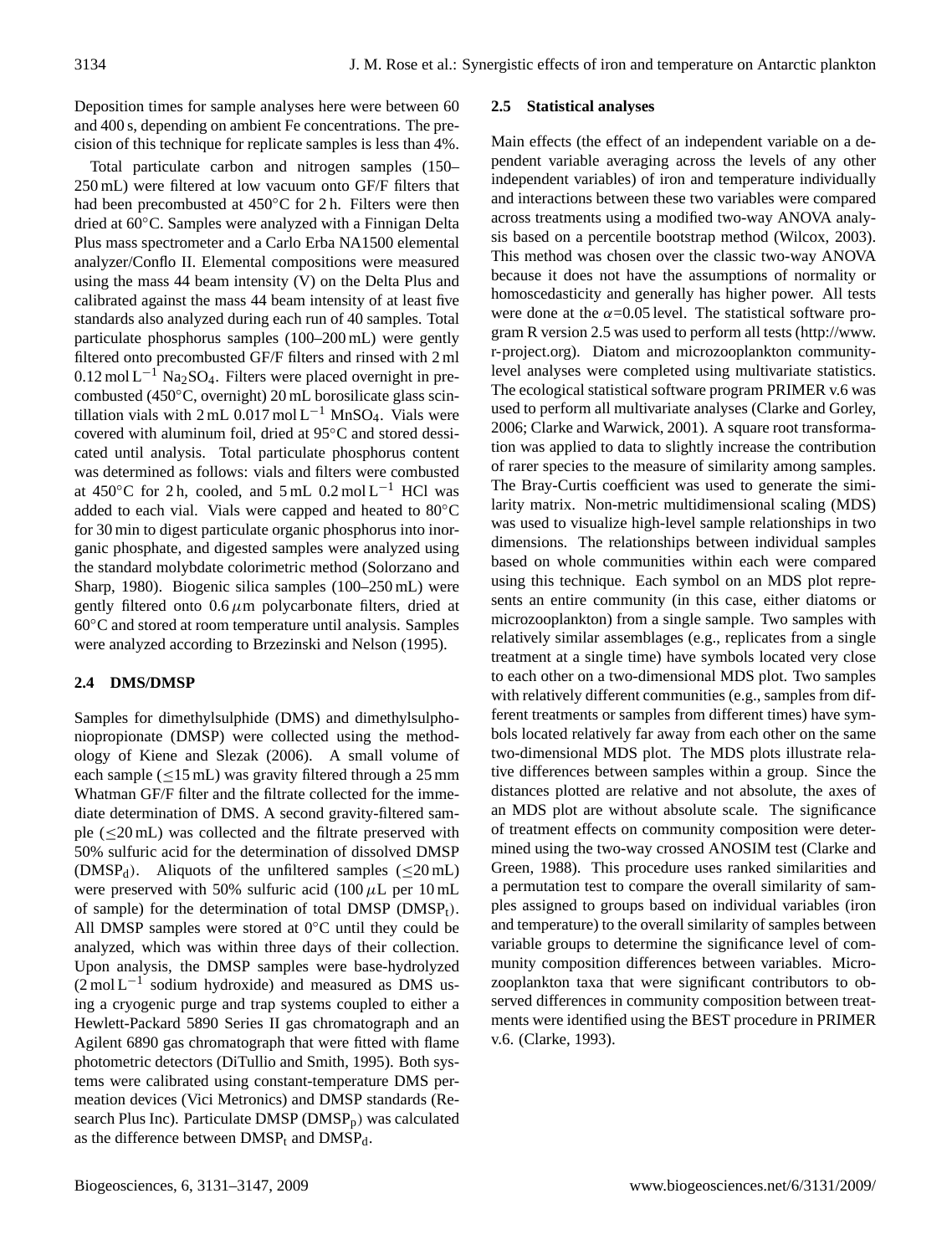

**Fig. 1.** Size-fractionated chlorophyll-a concentrations. **(A)**  $0.2 \mu$ m, total phytoplankton assemblage; **(B)**  $>$  20  $\mu$ m size fraction. Error bars indicate one standard deviation.

#### **3 Results**

#### **3.1 Plankton assemblages**

action between both variables on the final day of the experi-Total chlorophyll and the  $>20 \mu$ m chlorophyll size fraction both increased in all treatments over the course of the experiment (Fig. 1). Final day total chlorophyll was lowest in the control treatment, higher in the high temperature treatment, and higher still in the high iron treatment. However, total chlorophyll- $a$  was by far highest in the high iron, high temperature (combined treatment) (Fig. 1a). There were significant main effects for both variables and significant interment (all  $p < 0.001$ ). On the final day of the experiment, the  $>$ 20  $\mu$ m size fraction constituted the majority of total chlorophyll, from 57% in the control treatment to 63 and 64% in the high temperature and iron treatments respectively, and 76% in the combined treatment (Fig. 1b).

Nanophytoplankton abundance was also significantly greater in all three experimental treatments over controls by the end of the experiment (all  $p < 0.001$ ; Fig. 2a). Both high temperature and iron treatments had significant but relatively minor main effects on nanophytoplankton abundance, and there were also significant interactions between these variables, with final abundances in the combined treatment more than double any other treatments. We also observed signifi-



**Relative Similarity** 

**Fig. 2.** Phytoplankton assemblages. **(A)** Nanophytoplankton abundance estimated by flow cytometry; **(B)** Total diatom abundance estimated by light microscopy; **(C)** Map of relative similarities among initial and final day diatom assemblages plotted by day and treatment using non-metric multidimensional scaling (MDS). The map illustrates relative distances between samples and thus the axes are without absolute scale.  $(\square)$  Initial phytoplankton assemblages,  $(\bullet)$ control,  $(\blacktriangledown)$  high temperature,  $(\circ)$  high iron and  $(\triangle)$  high temperature, high iron combined treatment. Error bars indicate one standard deviation.

cant main effects for both variables and interactions between temperature and iron on total diatom abundance at the end of the experiment (Fig. 2b,  $p < 0.001$ ). Final diatom abundance was lowest in controls, double the control abundance in the final high temperature treatment, and more than four times the control abundance in the final high iron treatment. Final diatom abundance in the combined treatment was more than triple that of any other treatments and was more than an order of magnitude greater than the abundance observed in the final control treatment.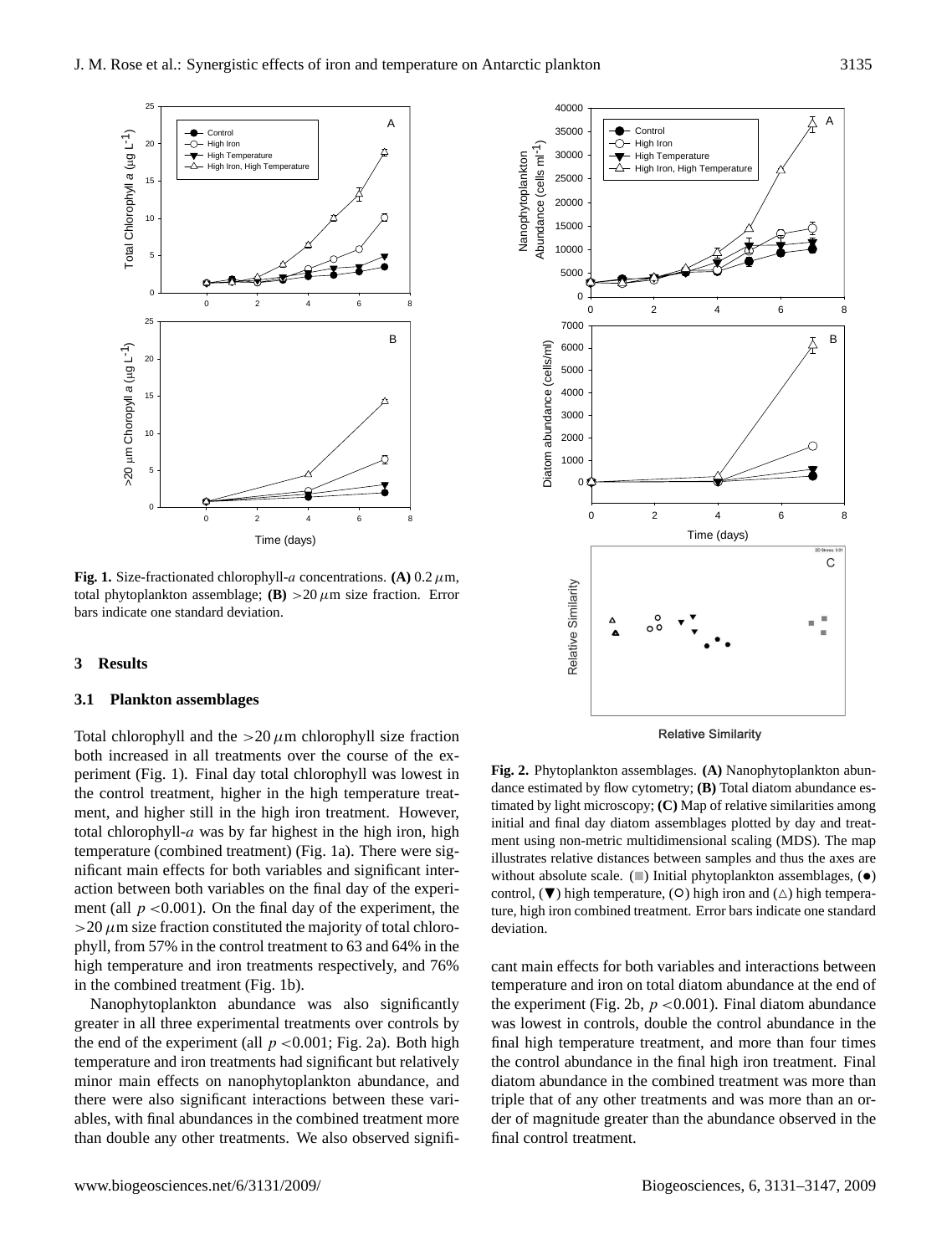

Fig. 3. Average (A) Fuco and (B) 19'-Hex pigment concentrations normalized to HPLC-derived chlorophyll-a concentration, **(C)** Ratio of Fuco:19'-Hex. Error bars indicate one standard deviation.

The phytoplankton pigment data indicated that the final assemblage in all treatments was dominated by diatoms (as indicated by fucoxanthin; Fuco) rather than haptophytes such as *Phaeocystis antarctica* (as indicated by 19'hexanoyloxyfucoxanthin; 19-hex; Fig. 3). Final ratios of 19-hex/Chl-a declined from initial values in all treatments, and only were a fraction of final Fuco concentrations (both normalized to HPLC-based chlorophyll-a). Since Fuco pigments are found in both diatoms and haptophytes (but predominantly diatoms in the Ross Sea; DiTullio et al. 2003), and 19-hex pigments are primarily indicative of haptophytes, this result suggests that the major contributors to Fuco pigments in the phytoplankton community were diatoms. Elevated Fuco: Hex ratios were measured in the two iron treat-



**Fig. 4.** Photosystem II efficiency  $(F_v/F_m)$  measured over the course of the experiment in all four treatments.

itself changed significantly over the course of the experiment ments and were consistent with the decrease in the Hex:Chla observed in those treatments (Fig. 3c). These data suggest the preferential stimulation of diatoms following Fe addition. The significant increase in the Fuco:Hex ratio in the combined treatment is corroborated by microscope-based counts of total diatom abundance (Fig. 2b). The diatom community  $(p=0.01,$  Fig. 2c, Table 1). Samples significantly grouped according to either iron concentration or temperature based on whole community measurements of similarity ( $p=0.01$ ).

Microscopic diatom cell counts showed a community shift from initial dominance by *Chaetoceros* sp. and *Nitzschia* sp., to a final assemblage largely dominated by *Cylindrotheca* sp. and *Thalassiosira* sp. in all treatments (Table 1). The large chain-forming, heavily-silicified diatoms *Chaetoceros* sp. and *Fragilariopsis* sp. were also relatively important contributors to total diatom numbers in the final samples. For all of these dominant genera, a general pattern was observed in which higher temperature alone increased their abundance significantly above the control values, and iron addition alone increased their numbers equally or even more. However, by far the highest final cell abundances for all four dominant species were seen in the combined high iron, high temperature treatment. For example, final *Cylindrotheca* sp. cell numbers in the combined treatment were 8, 16 and 70 times higher than in the high iron, high temperature, and control treatments, respectively (Table 1).

Photosynthetic efficiency  $(F_v/F_m)$  was measured on each day of the experiment and was consistently highest in the two high-iron treatments (Fig. 4).  $F_v/F_m$  increased steadily from days 0–3 from 0.44 to ∼0.6 in both high iron treatments.  $F_v/F_m$  remained at this level for the remainder of the experiment in the high iron treatment. In the high iron, high temperature treatment,  $F_v/F_m$  peaked at day 3 and steadily declined to initial levels by the end of the experiment. The  $F_v/F_m$  in both treatments without added iron slowly and consistently declined over the course of the experiment to 0.33 on the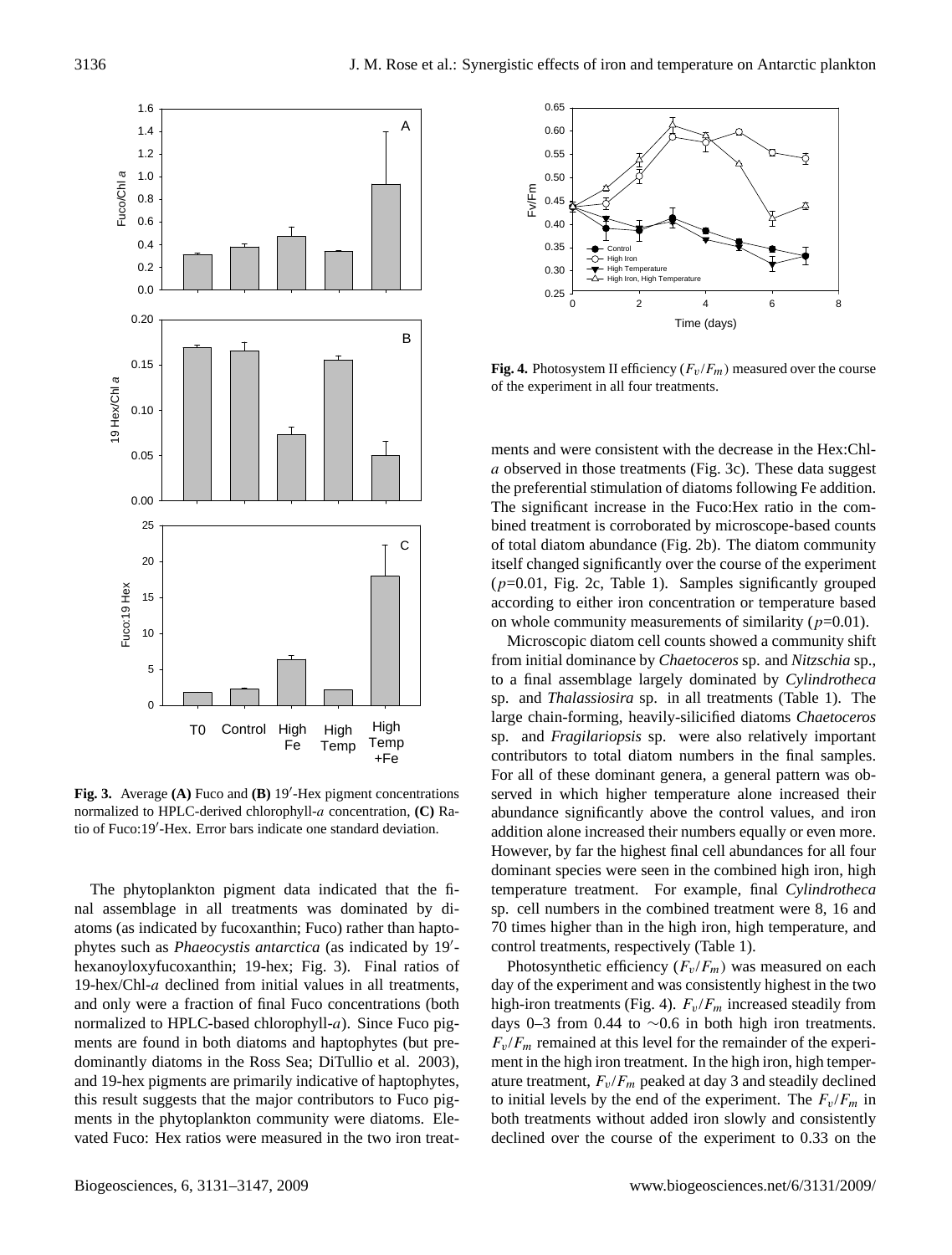|                           | T <sub>0</sub> | Control       | High<br>Iron  | High<br>Temp | High Iron,<br>High Temp |
|---------------------------|----------------|---------------|---------------|--------------|-------------------------|
| <i>Chaetoceros</i> sp.    | 5.8(0.5)       | 100.0(26.3)   | 101.0(17.9)   | 99.4 (21.4)  | 309.7 (102.1)           |
| Pseudo-nitzschia sp.      | 0.3(0.3)       | 12.7(12.1)    | 29.7(14.0)    | 40.9(16.5)   | 48.3 (37.7)             |
| Corethron sp.             | 2.8(1.3)       | 21.4(3.2)     | 22.3(4.9)     | 21.7(10.4)   | 39.6 (17.6)             |
| <i>Fragilariopsis</i> sp. | 3.2(1.7)       | 66.6(22.4)    | 157.3(15.1)   | 87.9 (23.5)  | 365.4 (86.4)            |
| Coscinodiscus sp.         | 0.3(0.4)       | 1.5(1.1)      | 1.9(3.2)      | 3.1(1.4)     | 1.2(2.1)                |
| Nitzschia sp.             | 7.8(3.3)       | 21.4(10.7)    | 22.3(6.7)     | 18.6(4.8)    | 19.8(11.4)              |
| Rhizosolenia sp.          | 0.3(0.2)       | 2.2(1.1)      | 5.6(3.2)      | 2.5(0.5)     | 7.4(3.7)                |
| Cylindrotheca sp.         | 0.4(0.1)       | 61.0(33.3)    | 502.3 (117.5) | 269.7(81.8)  | 4261.1 (262.2)          |
| Silicoflagellate sp.      | 0.2(0.1)       | $0.0^{\circ}$ | 0.6(1.1)      | 2.2(0.5)     | 1.2(2.1)                |
| <i>Thalassiosira</i> sp.  | 0.0            | 0.9(1.6)      | 782.2 (35.9)  | 49.9 (12.3)  | 1056.6 (113.6)          |
| Asteromphalus sp.         | 0.0            | 0.3(0.5)      | 0.6(1.1)      | 1.5(2.7)     | 1.2(2.1)                |

Table 1. Phytoplankton community composition based on microscopic counts. All values are in cells mL<sup>-1</sup>. Numbers in parentheses indicate one standard deviation.

final day. The effects of temperature and iron individually as well as the interaction between these two variables were significant on the final day of the experiment (all  $p < 0.001$ ).

Microzooplankton abundance followed different trends than those observed for the phytoplankton community (Fig. 5a). Final microzooplankton abundance was higher in the two low-iron treatments, with the highest abundance observed in the high temperature treatment. Microzooplankton abundances declined between the beginning of the experiment and day 4 in the two high-iron treatments, and ended significantly lower when compared to the two low-iron treatments ( $p < 0.001$ ). All main effects and interactions for microzooplankton abundance were significant on the final day of the experiment ( $p < 0.001$ ). Microzooplankton community composition was also significantly different across the four treatments (Fig. 5b, Table 2). Microzooplankton communities grouped significantly according to both temperature and iron (both  $p=0.01$ ), indicating that communities at different temperatures and communities exposed to different iron concentrations were significantly different in their composition. Six microzooplankton taxa were identified as being important contributors to observed changes in community composition: *Oxyphysis* sp., *Protoperidinium* sp., *Gyrodinium* sp., *Litonotus* sp. and two species of scuticociliate (Table 2).

## **3.2 Dissolved and particulate nutrients**

Dissolved nutrient concentrations declined with increased phytoplankton biomass in all treatments over the course of the experiment (Fig. 6). The greatest decreases in  $NO_3^-$ ,  $PO_4^{3-}$  and SiOH<sub>4</sub> all occurred in the combined treatment by the final day of the experiment. There were significant main effects and interactions for temperature and iron on all three final day dissolved nutrient concentrations ( $p < 0.001$ ). Total dissolved iron concentrations were considerably lower



**Relative Similarity** 

**Fig. 5.** Microzooplankton abundance and community composition. **(A)** Total abundance of microzooplankton over the course of the experiment. Error bars indicate one standard deviation. **(B)** MDS plot of relative similarities among initial and final day microzooplankton assemblages.  $(\blacksquare)$  Initial microzooplankton assemblages,  $(\bullet)$  con- $\text{d}s$  trol, ( $\nabla$ ) high temperature, ( $\text{O}$ ) high iron and ( $\Delta$ ) high temperature, high iron combined treatment.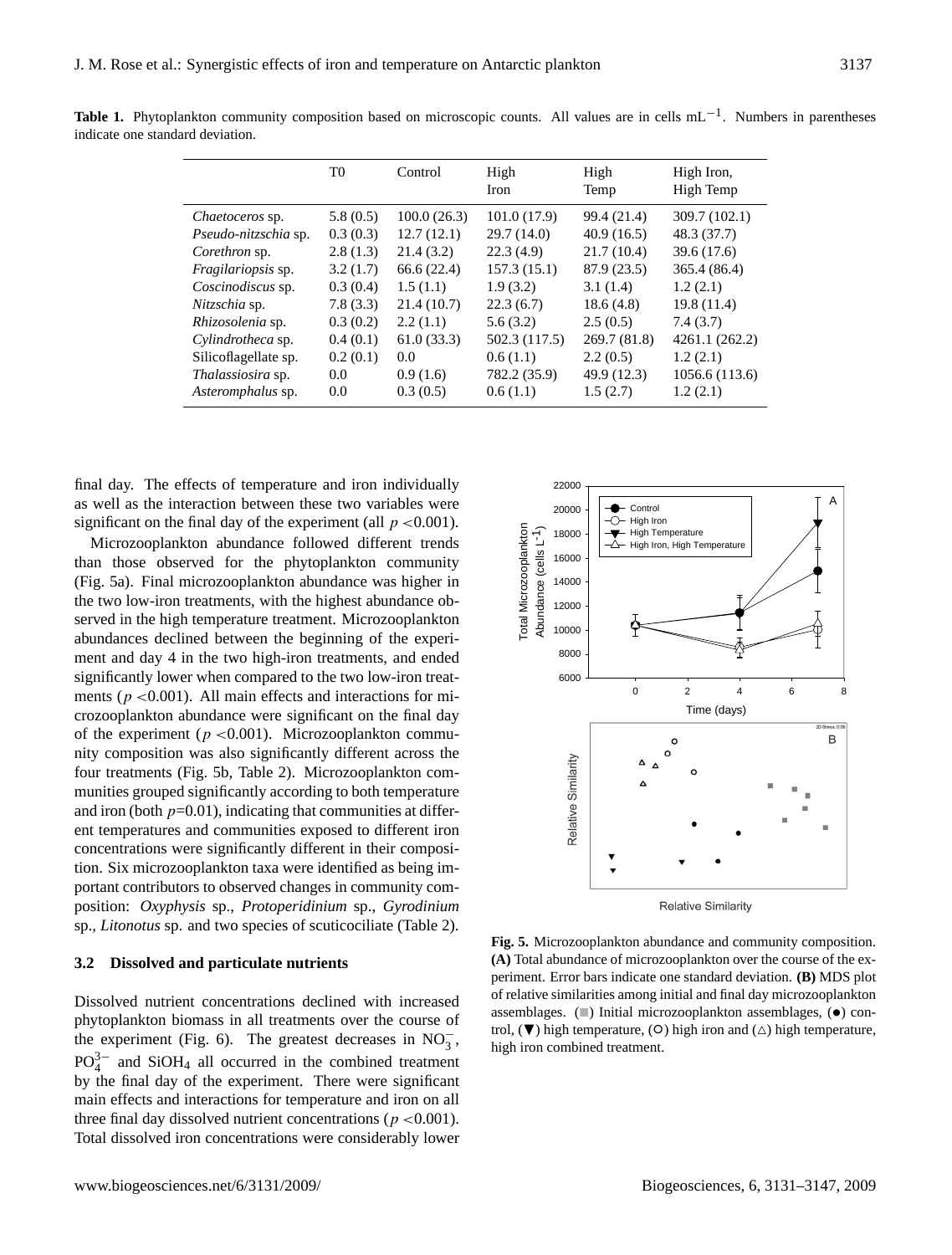

**Fig. 6.** Dissolved and particulate nutrient concentrations over the course of the experiment. **(A)** NO<sub>3</sub><sup>-</sup>, **(B)** Particulate nitrogen, **(C)** PO<sub>4</sub><sup>-</sup><sub>1</sub>, **(D)** Particulate phosphorus, **(E)** SiOH4, **(F)** Biogenic silica, **(G)** Particulate carbon, **(H)** Total dissolved iron. Error bars in (A–G) indicate one standard deviation.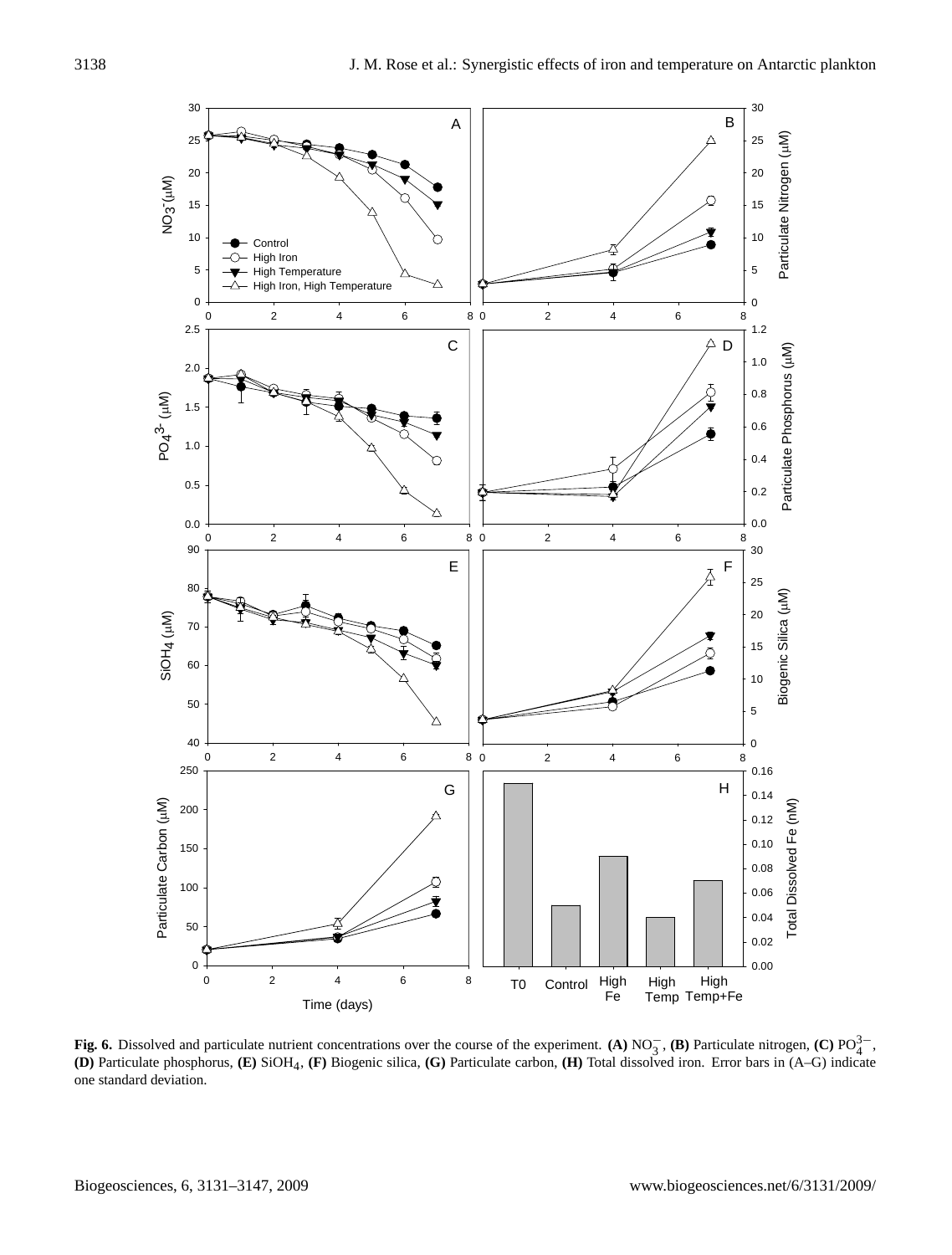**Table 2.** Initial and final day microzooplankton community composition based on microscopic counts. All values are in cells L−<sup>1</sup> . Numbers in parentheses indicate one standard deviation. Taxa that were identified as important contributors to community composition by the BEST procedure (PRIMER v.6) are highlighted in bold.

|                              | T0         | Control    | High<br>Iron   | High<br>Temp | High Iron,<br>High Temp |
|------------------------------|------------|------------|----------------|--------------|-------------------------|
| Codonellopsis sp.            | 175 (55)   | 50 (10)    | 3(6)           | 7(12)        | 3(6)                    |
| Cymatocylis sp.              | 22(8)      | 50 (17)    | 13 (15)        | 17(12)       | 3(6)                    |
| Coxliella sp.                | 23(23)     | 10(10)     | $\Omega$       | $\Omega$     | 0                       |
| Didinium sp.                 | 28 (15)    | 3(6)       | 3(6)           | $\Omega$     | 3(6)                    |
| Strombidium sp.              | 1485 (510) | 1110 (319) | 785 (160)      | 1614 (766)   | 1857 (791)              |
| Protoperidinium sp. 1        | 387 (118)  | 153 (162)  | 136 (32)       | 165(285)     | 191 (65)                |
| Gyrodinium sp. 1             | 1024 (380) | 602 (182)  | 613 (167)      | 506 (330)    | 433 (174)               |
| $Oxyphysis$ sp.              | 2853 (368) | 3794 (340) | 2731 (408)     | 6234 (1618)  | 2983 (416)              |
| Scuticociliate sp. 1         | 436 (135)  | 209 (181)  | 42 (72)        | 58 (101)     | 0                       |
| Eutinntinnus sp.             | 926 (221)  | 1767 (373) | 1337 (416)     | 2232 (132)   | 1938 (75)               |
| Katodinium sp.               | 810 (159)  | 976 (335)  | 911 (733)      | 1018 (369)   | 509 (258)               |
| <i>Protoperidinium</i> sp. 2 | 1366 (608) | 4054 (574) | 2295 (299)     | 6515 (1616)  | 2813 (396)              |
| Gyrodinium sp. 2             | 401 (220)  | 441 (112)  | 70 (64)        | 148 (131)    | 0                       |
| Scuticociliate sp. 2         | 320 (164)  | 99 (87)    | $\overline{0}$ | 58 (101)     | 0                       |
| Litonotus sp.                | 153 (136)  | 155 (152)  | $\Omega$       | $\Omega$     | 0                       |

**Table 3.** Average production ratios calculated based on initial and final particulate nutrient concentrations and p-values obtained from the modified two-way ANOVA analysis. Numbers in parentheses indicate one standard deviation.

|                     | Control    | High<br>Iron | High<br>Temp | High Iron,<br>High Temp | Main<br><b>Effect</b> Iron | Main<br><b>Effect Temp</b> | Interaction |
|---------------------|------------|--------------|--------------|-------------------------|----------------------------|----------------------------|-------------|
| $\triangle$ POC/PON | 7.58(0.22) | 6.72(0.12)   | 7.69(0.23)   | 7.73(0.05)              | < 0.001                    | < 0.001                    | < 0.001     |
| $\triangle$ POC/POP | 128 (14.8) | 141(6.6)     | 117(9.3)     | 186(5.6)                | < 0.001                    | 0.11                       | < 0.001     |
| $\triangle$ PON/POP | 17.0(2.34) | 20.9(1.12)   | 15.2(0.76)   | 24.1 (0.77)             | < 0.001                    | 0.68                       | < 0.001     |
| $\triangle$ BSi/POC | 0.17(0.01) | 0.12(0.00)   | 0.21(0.01)   | 0.13(0.01)              | < 0.001                    | < 0.001                    | < 0.001     |
| $\triangle$ BSi/PON | 1.25(0.06) | 0.80(0.04)   | 1.62(0.02)   | 1.00(0.06)              | < 0.001                    | < 0.001                    | < 0.001     |
| $\triangle$ BSi/POP | 21.1(1.86) | 16.7(0.40)   | 24.6 (0.39)  | 24.1(1.11)              | < 0.001                    | < 0.001                    | < 0.001     |

in all treatments on the final day of the experiment than on the initial day, including the two treatments enriched with 1 nM iron at the beginning of the experiment (Fig. 6h). Final dissolved iron concentrations were lower in the control and high temperature treatments than the high iron and combined treatments, but since replicates were combined to obtain sufficient volume for the measurements, we were unable to determine if these differences were significant. The largest increases in particulate nutrient concentrations consistently occurred in the combined treatment, although effects of single factors were also significant ( $p < 0.001$ ). There was a discrepancy between the amount of phosphate drawdown and particulate organic phosphorus production in all treatments. This result may have been due to production of dissolved organic phosphorus, which was not measured in the experiment. Interactive effects of temperature and iron were significant for all four particulate nutrients (carbon, nitrogen, phosphorus and biogenic silica).

Average production ratios were calculated for each treatment based on initial and final nutrient concentrations (Table 3). There were significant main effects observed for iron and significant interactions between variables observed for all production ratios calculated ( $p < 0001$ ). The C:P and N:P ratios were significantly higher in the two treatments with added iron, especially the combined treatment ( $p < 0.001$ ). BSi:C and BSi:N ratios on the other hand were higher in the two treatments without iron, especially the high temperature treatment ( $p < 0.001$ ). C:N and BSi:P ratios were similar in all the treatments but slightly lower in the high iron bottles. Significant interactive effects were observed for all ratios calculated (all  $p < 0.001$ ).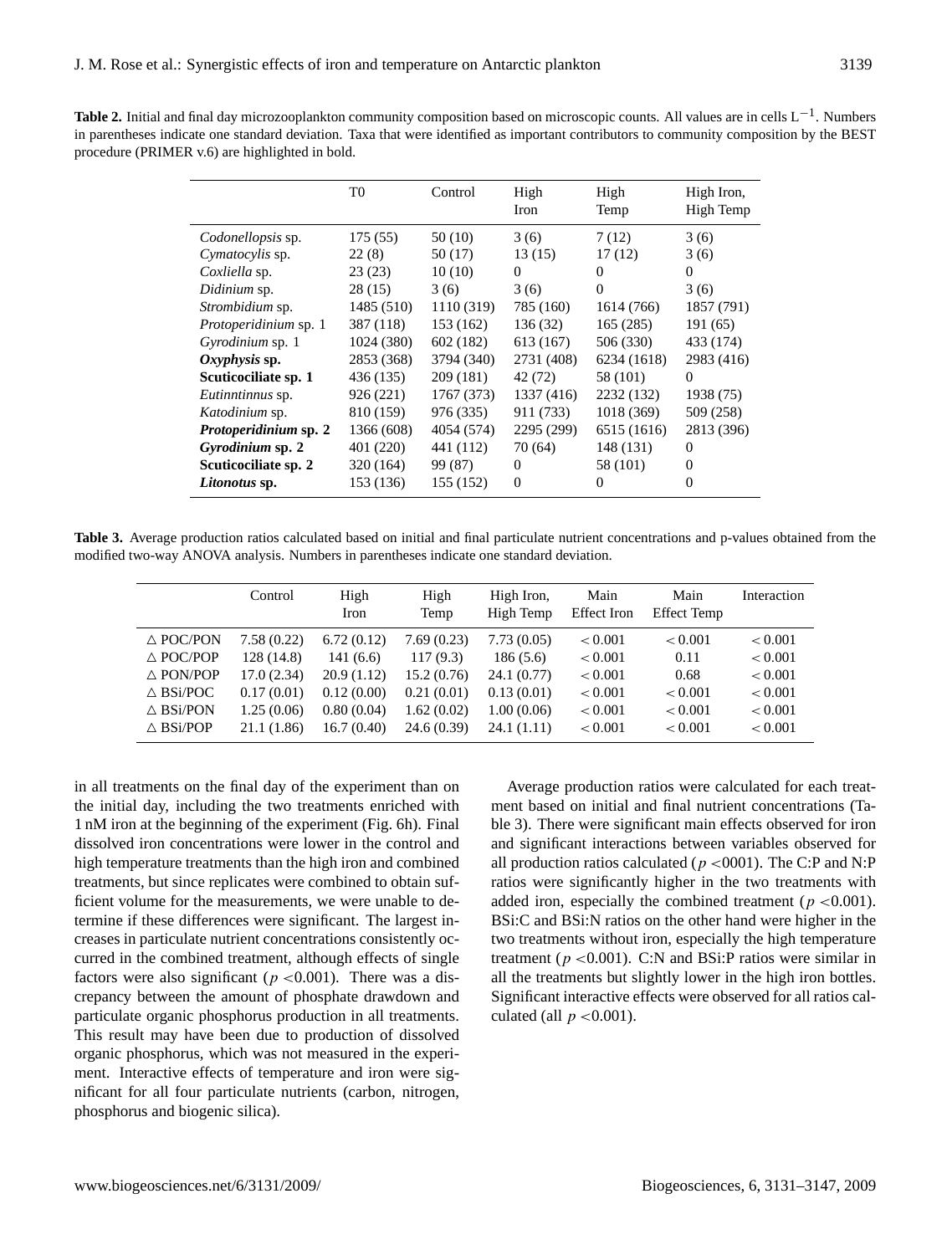

**Fig. 7.** Biogenic sulfur parameters over the course of the experiment. Average values for  $(A)$  DMS,  $(B)$  DMSP<sub>d</sub>,  $(C)$  DMSP<sub>p</sub>, and  $(D)$ DMSPp:PON. Error bars indicate one standard deviation.

#### **3.3 Dimethylsulfide and dimethylsulfoniopropionate**

DMS concentrations showed only relatively small changes between the start of the experiment and day 4. By the final day, DMS levels in the high temperature and combined treatments were approximately 3- and 4-fold higher than the control (Fig. 7a). Individually, both variables had a significant effect on DMS levels on the final day and a significant interactive effect between the two variables was also observed (all  $p < 0.001$ ). DMSP<sub>d</sub> levels in all treatments were slightly lower at the end of the experiment than the initial concentration, with the combined treatment showing the greatest decline followed by the high temperature treatment (Fig. 7b). However, none of the changes in  $DMSP<sub>d</sub>$  concentrations were significant.

DMSP<sup>p</sup> concentrations increased throughout the course of the incubation with largest increases observed between days 4 and 7 (Fig. 7c).  $DMSP<sub>p</sub>$  levels were highest in the combined treatment followed by high iron and high temperature treatments. In all cases, the changes in the variables had significant effects ( $p < 0.001$ ) on DMSP<sub>p</sub> levels both individually and synergistically. With respect to DMSPp:Chla ratios, while no change was observed in the control or high temperature treatments relative to starting conditions (Fig. 7d), there was a significant decrease in the high iron treatment and a synergistic decrease in the combined treatment on the final day (both  $p < 0.001$ ). In the case of DMSPp:PON ratios, values in the high temperature treatment were higher than control on both sampling days although temperature had no significant effect (Fig. 7e). Conversely, the addition of iron caused a significant decline ( $p < 0.001$ ) in DMSPp:PON ratios, with a significantly higher decrease observed in the high temperature treatment when normalized to PON.

A recent study (Kiene et al., 2007) has noted that samples preserved using the Kiene and Slezak (2006) method can underestimate DMSP<sup>t</sup> when *Phaeocystis* sp. is present. Although it is not known quantitatively by how much the DMSP<sup>p</sup> levels will be underestimated (del Valle et al., 2009; Rellinger et al., 2009), this finding could impact the  $\text{DMSP}_{p}$ results obtained during the experiment. While the phytoplankton community was dominated by diatoms and addition of iron caused the dominance of diatoms to increase (Fig. 3), the differences in  $DMSP<sub>p</sub>$  concentrations cannot be considered significant as a result of presence of even a minor amount of *Phaeocystis* sp. This underestimation will also result in an underestimation of the decreases in DMSPp:Chl $a$  and DMSP<sub>p</sub>:PON ratios. Moreover, the observed trends in  $DMS$  and  $DMSP<sub>d</sub>$  also remain robust since these two parameters are unaffected by the preservation problem.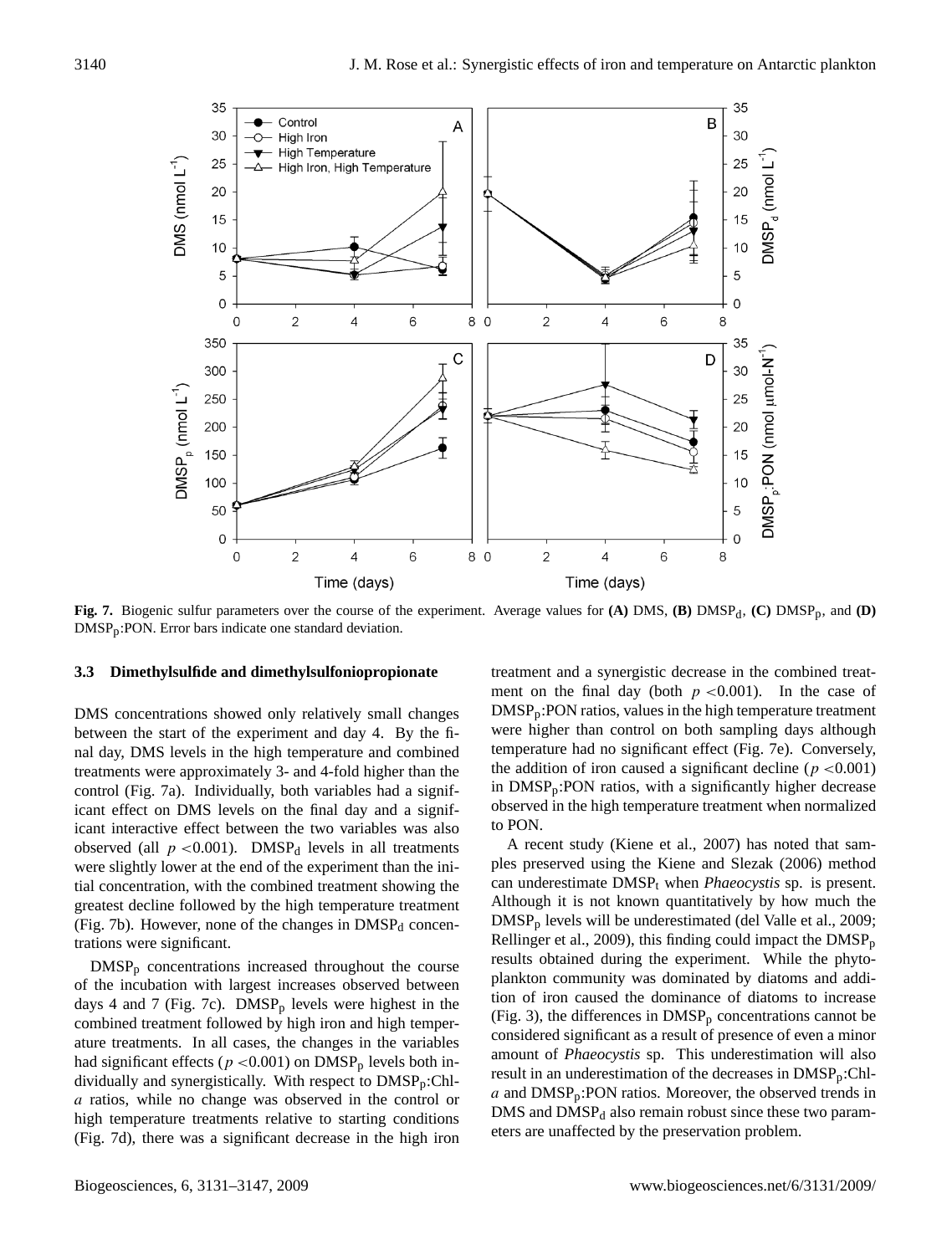### **4 Conclusions**

Previous studies of interactive effects of iron limitation with other factors influencing phytoplankton assemblages have focused largely on co-limitation effects with macro- and micronutrients (Bertrand et al., 2007; Leblanc et al., 2005) or light intensity (Boyd et al., 2001; Sunda and Huntsman, 1997). Temperature has also been recognized to play an important role in setting upper limits on physiological rate processes in plankton (Eppley, 1972; Goldman and Carpenter, 1974), and the interactions of temperature with other environmental variables such as rising  $pCO<sub>2</sub>$ , altered irradiance and nutrient utilization have been examined in a few field and lab studies (Feng et al., 2009; Goldman, 1979; Hare et al., 2007; Lomas and Glibert, 1999; Rose et al., 2009). Temperature has also been hypothesized to constrain growth of heterotrophic protists relative to phototrophic protists at the extreme low temperatures characteristic of polar regions (Rose and Caron, 2007).

Warmer temperatures have been shown to cause large dominance shifts in experimentally manipulated plankton communities from other high-latitude regimes such as the Bering Sea and the North Atlantic (Feng et al., 2009; Hare et al., 2007; Noiri et al., 2005; Rose et al., 2009). The combination of increased iron and temperature was observed to result in shifts in phytoplankton community composition during the SEEDS study in the western subarctic Pacific, but only at the highest temperature examined (18◦C; Noiri et al., 2005). Noiri et al. (2005) did not report interactive effects of temperature and iron on other physiological and biochemical factors, and did not examine potential changes in food web dynamics during their experiments.

We consistently observed nonlinear, synergistic effects of iron and temperature on phytoplankton abundance, phytoplankton physiology and nutrient drawdown in our experiments. These enhancement effects of both variables together were much greater than simply additive, and so could not have been predicted based on the effects of temperature and iron measured individually. The increase in nanophytoplankton abundance in the high iron, high temperature treatment was more than double the increase in either the high iron or high temperature treatments, and greater than the additive effects of those single-variable treatments combined. Similar results for total diatom abundance were observed, with the final day abundance in the high temperature, high iron treatment again far exceeding the additive effects of the two variables examined individually.

Increased temperature at high iron concentration appeared to also bring on nutrient limitation earlier in the experiment.  $F_v/F_m$  values were nearly identical for both high-iron treatments during the initial days of the experiment and rapidly increased to ∼0.6 which is expected upon alleviation of iron limitation (Green et al., 1994). However, the high iron, high temperature treatment peaked on day 3 and consistently decreased for the remainder of the experiment. Since phytoplankton growth rates generally increase with increased temperatures, the early  $F_v/F_m$  peak and decline was most likely due to the more rapid utilization of added iron and the earlier onset of iron limitation. This trend was not observed when temperatures were increased in the absence of iron addition; decreases in  $F_v/F_m$  in the high temperature treatment occurred at a nearly identical rate as those in the control treatment.

Determination of the exact physiological mechanisms responsible for these non-linear impacts of combined iron increases and warming will require further investigation. In general though, physiological iron/temperature synergisms should perhaps not be surprising. Iron plays a central role in many cellular catalytic reactions involved in pathways like photosynthesis and nitrogen assimilation (Hutchins and Fu, 2008), and many of these enzymatic reactions also have a recognized sensitivity to temperature (Raven and Geider, 1988). Since both iron availability and temperature are critical controls on many of the same biochemical pathways, iron/temperature "co-limitation" may be a common physiological feature of marine phytoplankton.

Our observations of iron stimulation of phytoplankton abundance and photosynthetic rates, as well as growth of large diatoms relative to other phytoplankton taxa, are consistent with previous results for bottle incubations and iron enrichment in polar waters with high silicic acid concentrations. Several mesoscale iron enrichment experiments have been conducted in Southern Ocean waters to date (Boyd et al., 2000; Coale et al., 2004; Gervais et al., 2002). An immediate stimulation of  $F_v/F_m$  followed by a time-lagged increase in chlorophyll-a was observed during all three Antarctic iron enrichment experiments (SOIREE, EisenEx and the SoFex high-Si south patch). A taxonomic shift to large (microplankton-sized) diatoms was observed during SOIREE. During EisenEx and the SoFex south patch, the initial community dominance by diatoms was unchanged by the addition of iron, although authors noted that high iron concentrations in EisenEx favored growth of microphytoplankton relative to nano- and picophytoplankton assemblages.

Our study also points to the possibility of interactive effects of iron and temperature on plankton community elemental stoichiometry (Fig. 6). These suggest that patterns and ratios of nutrient drawdown in the future Ross Sea could be altered by changes in both iron supply and temperature, in addition to other recognized factors such as shifts in dominant taxa (Arrigo et al., 1999). Additionally, both iron and temperature had individual effects on community stoichiometry. For instance, the decrease in Si:N uptake ratios observed in the south patch during SoFeX (Coale et al., 2004) was similar to results for the high iron treatments obtained in our study. Similar trends have also been observed in other Southern Ocean in situ fertilization experiments (Boyd et al., 2000) as well as in other Fe-limited ecosystems (Hutchins and Bruland, 1998).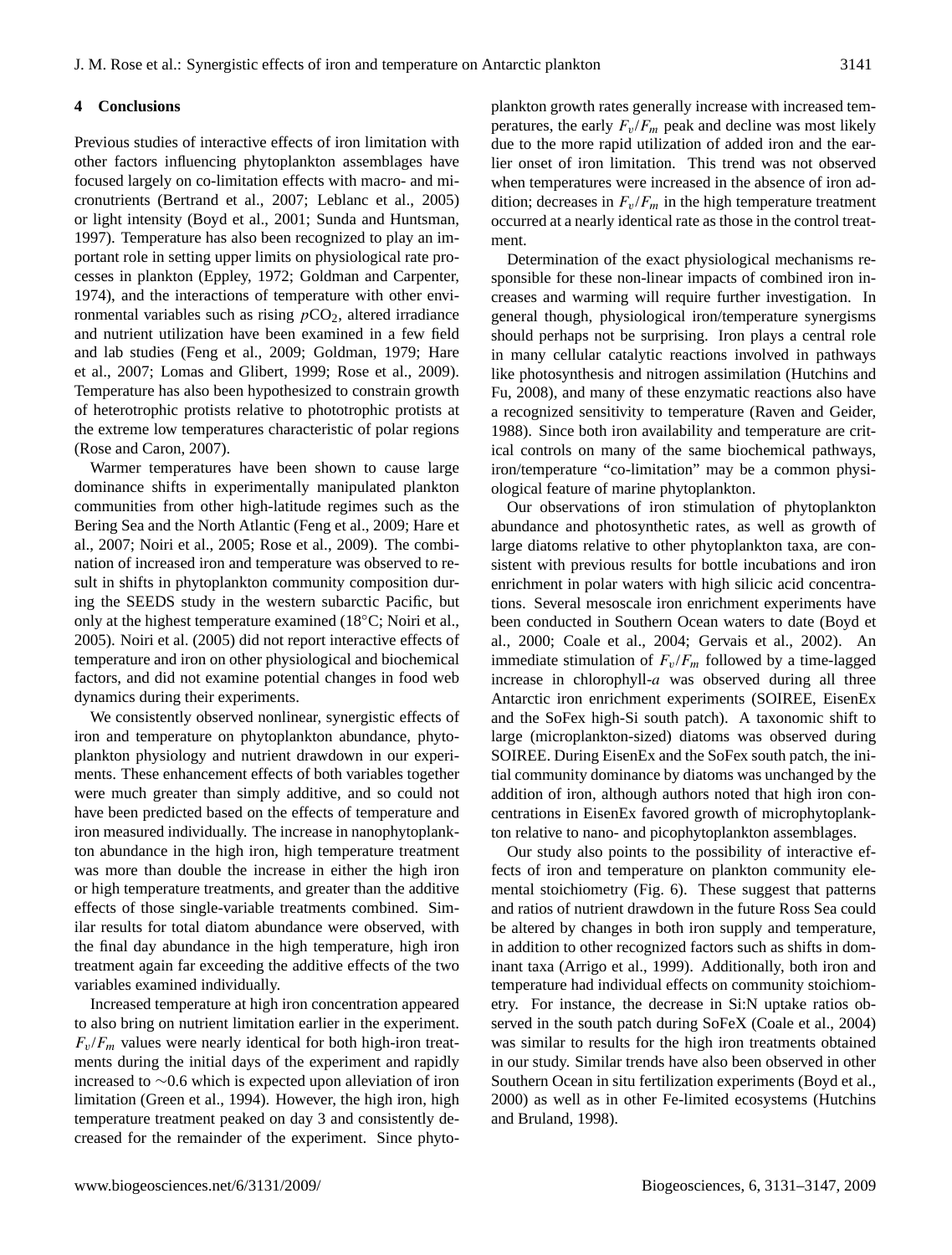Bulk community measurements such as ours cannot distinguish between physiologically-driven shifts in the elemental ratios of individual species, and stoichiometry changes due to taxonomic shifts in the community, but both are possible. Diatom cellular Si quotas have been shown to be inversely related to nutrient-limited growth rates (Martin-Jezequel et al., 2000), such as the Fe-limited conditions found in our control treatments. Using single cell synchrotron X-ray fluorescence analyses, Twining et al. (2004) showed that Fe-induced decreases in Si:P ratios of the dominant diatom *Fragilariopsis* spp. were due to reduced cellular Si quotas following the first Fe enrichment of the south patch during SoFex. Following the second Fe infusion, cellular Si:P ratios of the same species were still lower than in the unfertilized control region, but this was now due to increased cellular P quotas and unchanged Si content. Clearly, the nature of the relationship between cellular silicification and iron availability is complex (Bucciarelli et al., 2009), and needs further investigation.

In our experiment increasing temperature alone appeared to result in more heavily silicified diatom cells, with significant increases observed in BSi:C, BSi:N and BSi:P. Additionally, greater Si drawdown and BSi production were observed in the high temperature treatment relative to the high iron treatment, although both total chlorophyll and total diatom abundance were lower. This may have been a direct response to temperature and could indicate that warming of the Ross Sea in the absence of iron supply may lead to increased silica drawdown. Blank et al. (1986) found that Si incorporation increased 7.5 times over a 10◦C increase in temperature in the diatom *Navicula saprophilia*. In contrast though, Paasche (1980) showed that cellular Si quotas in two species of *Chaetoceros* and *Rhizosolenia* decreased at higher temperatures. Increases in silicic acid uptake rates with temperature would make sense, if uptake is mediated mainly by active enzymatic transport. However, recent evidence suggests that at very high silicic acid concentrations ( $>$ 30 $\mu$ M) such as those in the Ross Sea, diatoms instead shift to a nonsaturable, diffusion-mediated uptake system (Thamatrakoln and Hildebrand, 2008). Diffusion rates would be expected to be much less affected by temperature increases than active biological transport. In our experiment initial silicic acid levels were near 80  $\mu$ M, and final concentrations were not less than  $45 \mu$ M in any treatment, suggesting that temperatureenhanced active uptake of silicic acid was probably not the reason for the greater degree of silicification in the warmer treatments.

Higher cellular Si quotas at elevated temperature could have also been an indirect response to increased microzooplankton grazing. Microzooplankton abundances were highest in the high temperature treatment by the end of the experiment. Increased diatom cell wall silicification in response to grazing pressure has been documented in the laboratory (Pondaven et al., 2007), but not to our knowledge in natural plankton assemblages.

Similarly, the results of this study point to changes in the cycling of DMSP and DMS as result of increases in either iron or temperature, and more critically, a synergistic effect due to both iron and temperature. The observed increases in  $DMSP<sub>p</sub>$  most likely resulted from increases in biomass since the phytoplankton community structure showed shifts towards increased diatom dominance (or a decrease in DMSPproducing species). While the declines in  $\text{DMSP}_p:\text{Chl-}a$  and  $DMSP_p: PON$  ratios also reflect this shift, it must be remembered that addition of iron would affect all three parameters individually. It would decrease  $DMSP_p$  due to a reduction in oxidative stress, alleviate any chlorosis that would result from iron limitation, and increase nitrogen uptake (Allen et al., 2008; Sunda et al., 2002).

Although increasing iron and temperature caused a slight decline in DMSP<sub>d</sub> levels, those changes were quantitatively equivalent to the observed increases in DMS. This observation suggests that the degradation of DMSP and, more importantly, the relative importance of the DMS versus non-DMS producing pathways will be affected by changing iron and temperature regimes in a complex non-linear manner. The changes in the both phytoplankton and microzooplankton communities seen during the experiment will influence changes in predator-prey interactions and the DMSP cycle (Strom et al., 2003; Wolfe and Steinke, 1996; Wolfe et al., 1997) as will variations in the presence of the DMSP-lyase (either microbial or in *Phaeocystis* sp.). Finally, although uncertainities exist as to whether increasing  $pCO<sub>2</sub>$  will influence DMS (Vogt et al., 2008; Wingenter et al., 2007), the results of this experiment clearly show that increases in iron and temperature will have an important impact on any climate feedback mechanism involving DMS.

The large changes in the microzooplankton community in our experiments were somewhat unexpected. Boyd et al. (2000) reported that ciliate abundances increased after iron enrichment during SOIREE, but that microzooplankton herbivory was primarily focused on the  $\langle 20 \mu m \rangle$  size fraction. These authors suggested that microzooplankton were unable to effectively graze the large *Fragilariopsis kerguelenis* that was favored at high iron concentrations. A similar result was reported for EisenEx, in which microzooplankton herbivory was focused on the pico- and nanophytoplankton size fractions and the overall trophic dynamics in the iron fertilization patch were believed to favor the growth of large diatoms (Henjes et al., 2007). Rates of microzooplankton herbivory have not been reported for SoFex. The exclusion of mesozooplankton grazers in our bottle incubations would be expected to significantly affect planktonic community structure. Removal of mesozooplankton could reduce top-down controls on larger microzooplankton, which would increase grazing pressure on smaller microzooplankton and heterotrophic flagellates. This type of trophic cascade was reported for EisenEx, during which initial increases in aplastidic dinoflagellates inside the fertilized patch were eventually consumed by copepods (Henjes et al., 2007). We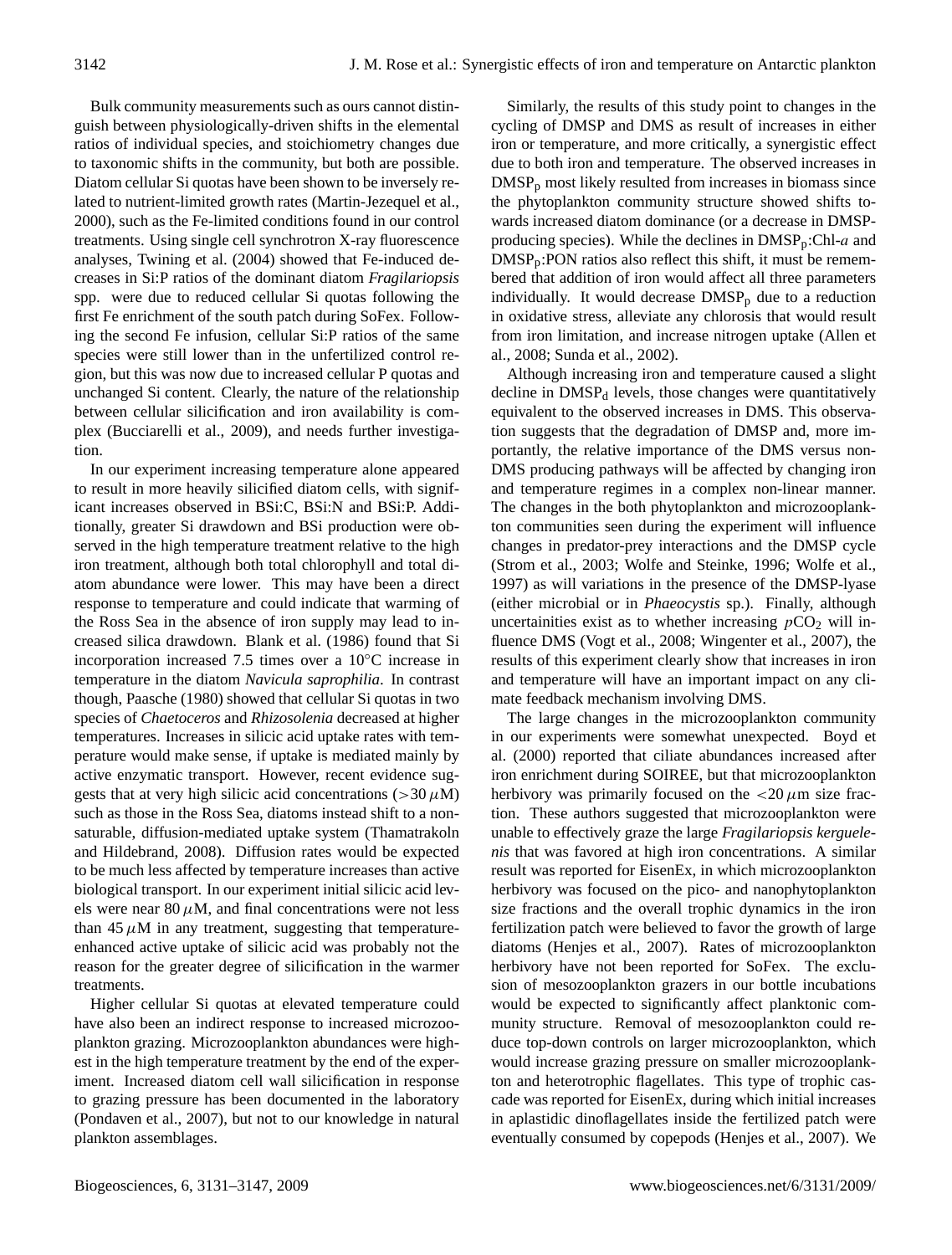do not have detailed information on microzooplankton size distribution in our treatments but did group our counts into  $<$ 100  $\mu$ m and  $>$ 100  $\mu$ m size classes. We observed decreased abundance of large ( $>100 \mu$ m) microzooplankton in all treatments between the initial and final days of the experiment (data not shown), suggesting that removal of mesozooplankton grazers during our pre-screening process did not result in net benefits to this portion of the community.

It is unlikely that the initial decreases in microzooplankton abundance in the high iron treatments were due to direct inhibition of microzooplankton growth by elevated iron concentrations. The amount of iron added to these experiments was modest, and far below any conceivable toxicity threshold. Iron concentrations greater than 1 nM can occasionally occur naturally in the upper water column of the Ross Sea during ice melt in early spring (Sedwick and DiTullio, 1997). Additionally, the work by Twining et al. (2004, 2008) has suggested that cellular iron requirements are significantly higher for heterotrophic protists than for autotrophic protists. Based on those results, a beneficial direct effect of iron addition on the heterotrophic protistan assemblage could have been expected in our experiment instead of a negative one. Instead, it seems more likely that the large changes in the diatom community composition observed over the course of the experiment resulted in an algal assemblage that was less able to be grazed by the initial microzooplankton community. The diatom communities in both low iron treatments remained diverse relative to the high iron treatments (Table 1). The communities in the high iron treatments shifted from dominance by *Nitzschia* sp. and *Chaetoceros* sp. to *Thalassiosira* sp. in the high iron treatment and *Cylindrotheca* sp. in the high iron, high temperature treatment. In particular, the very long and narrow morphology of the *Cylindrotheca* may have been unpalatable to microzooplankton.

The microzooplankton assemblage at the beginning of the experiment was relatively diverse, but dominated by small heterotrophic dinoflagellates such as *Oxyphysis* sp. and small species (∼20µm) within the genera *Protoperidinium* and *Gyrodinium* (Table 2). Heterotrophic dinoflagellates such as *Protoperidinium* are capable of feeding on phytoplankton much larger than themselves using structures such as the pallium (Jacobson and Anderson, 1986), and these species may have been actively feeding on the *Nitzschia* sp. and *Chaetoceros* sp. that dominated the phytoplankton assemblage initially.

This experiment was conducted during austral summer, with a diatom-dominated phytoplankton community that was likely post-spring bloom. The community response to increased iron and temperature would likely have been affected by the season in which the experiment was performed. For example, if the experiment had been conducted in early spring, ambient iron concentrations may have been higher (Sedwick et al., 2000), which could have resulted in a more iron-replete initial community and the effects of iron additions may have been lessened. At the same time, if the work had been conducted in early spring, ambient sea surface temperature would have been lower and the effect of increased temperature may have been greater. Additionally, the early spring phytoplankton community in the Ross Sea is generally dominated by *Phaeocystis antarctica* rather than diatoms. We observed different effects of iron in particular on the *P. antarctica* and diatom fractions of the community (Fig. 3a, b), suggesting that results observed for a community dominated by *P. antarctica* may have been very different.

The effects of increased  $pCO<sub>2</sub>$  and temperature on polar ecosystems have been a major focus of research to date, but it is important to remember that other physicochemical factors are also predicted to be affected by a changing climate. The likelihood of changes in iron concentrations in combination with increased temperature highlights the importance of multivariate experiments to identify potential interactive effects of multiple changing factors on future plankton assemblages. The experiments detailed here are an important first step in examining the potential interactive effects of temperature and iron concentration on phytoplankton assemblages in the Ross Sea, Antarctica. The difference in the time scales for bioassays and climate change limits the extent to which bioassays can be predictive. However, it is clear from our results that without concomitant increases in iron inputs, increased temperature alone may have a smaller effect on phytoplankton assemblages. Finally, the potential interactive effects of temperature and iron together indicate that relatively small inputs of iron could disproportionately benefit plankton assemblages growing in a warmer future coastal Antarctic ecosystem.

*Acknowledgements.* This project was supported by US NSF grants ANT 0528715 to JMR, ANT 0741411, ANT 0741428 and OCE 0825319 to DAH, ANT 0338157 to WOS, ANT 0338097 to GRD, and ANT 0338350 to RBD. The authors would like to thank Zbigniew Kolber for providing the bench-top MBARI Fast Repetition Rate Fluorometer.

Edited by: U. Riebesell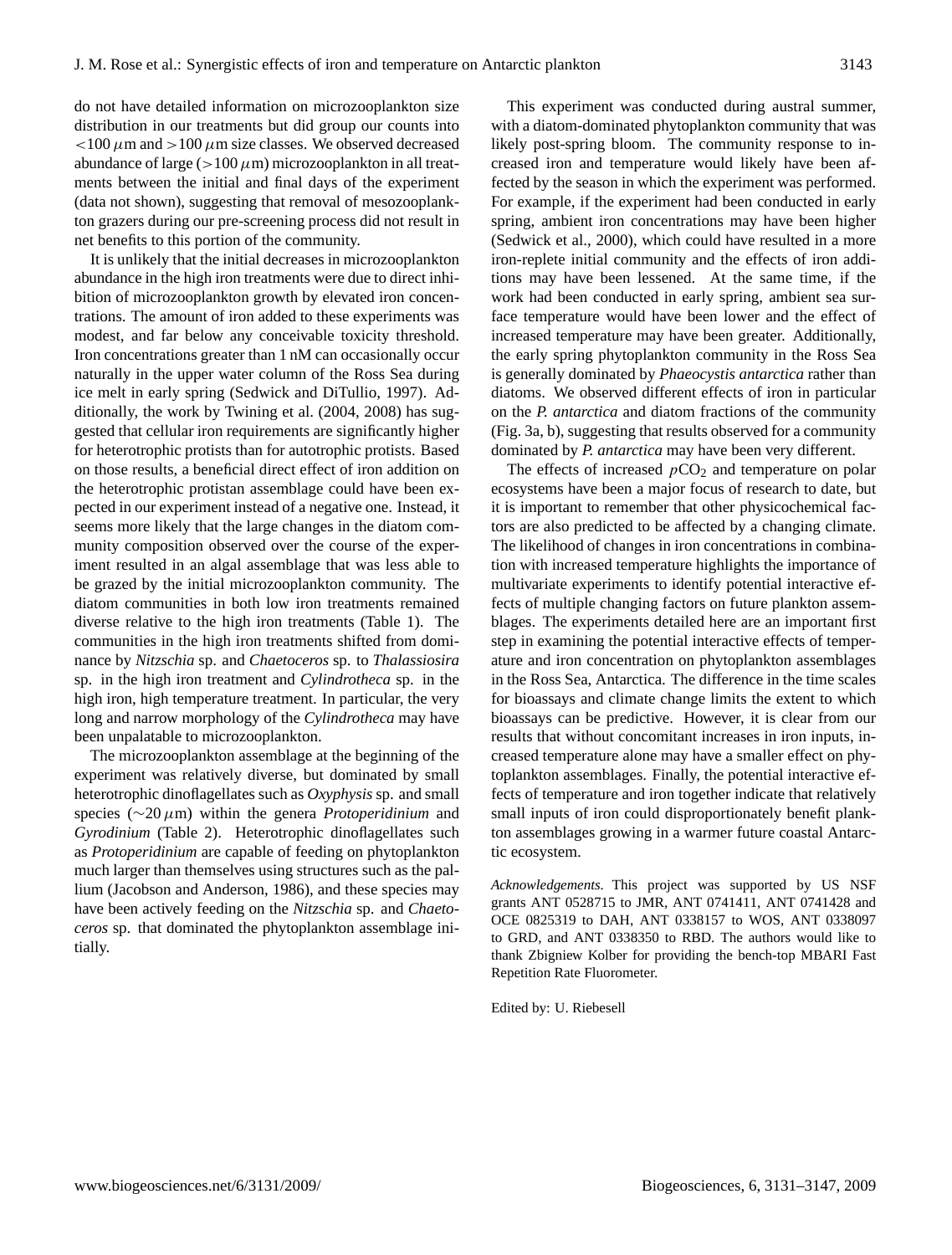# **References**

- Allen, A. E., LaRoche, J., Maheswari, U., Lommer, M., Schauer, N., Lopez, P. J., Finazzi, G., Fernie, A. R., and Bowler, C.: Whole-cell response of the pennate diatom *Phaeodactylum tricornutum* to iron starvation, Proc Natl Acad Sci USA, 105, 10438–10443, 2008.
- Alley, R., Berntsen, T., Bindoff, N. L., Chen, Z., Chidthaisong, A., Friedlingstein, P., Gregory, J., Hegerl, G., Heimann, M., Hewitson, B., Hoskins, B., Joos, F., Jouzel, J., Kattsov, V., Lohmann, U., Manning, M., Matsuno, T., Molina, M., Nicholls, N., Overpeck, J., Qin, D., Raga, G., Ramaswamy, V., Ren, J., Rusticucci, M., Solomon, S., Somerville, R., Stocker, T. F., Stott, P., Stouffer, R. J., Whetton, P., Wood, R. A., and Wratt, D.: Climate change 2007: The physical science basis. Summary for policymakers, Intergovernmental Panel on Climate Change, Geneva, 2007.
- Arrigo, K. R., Robinson, D. H., Worthen, D. L., Dunbar, R. B., DiTullio, G. R., VanWoert, M., and Lizotte, M. P.: Phytoplankton community structure and the drawdown of nutrients and  $CO<sub>2</sub>$  in the Southern Ocean, Science, 283, 365–367, 1999.
- Arrigo, K. R., Ditullio, G. R., Dunbar, R. B., Robinson, D. H., Van-Woert, M., Worthen, D. L., and Lizotte, M. P.: Phytoplankton taxonomic variability in nutrient utilization and primary production in the Ross Sea, J. Geophys Res., 105, 8827–8846, 2000.
- Bertrand, E. M., Saito, M. A., Rose, J. M., Riesselman, C. R., Lohan, M. C., Noble, A. E., Lee, P. A., and DiTullio, G. R.: Vitamin  $B_{12}$  and iron colimitation of phytoplankton growth in the Ross Sea, Limnol. Oceanogr., 52, 1079–1093, 2007.
- Blank, G. S., Robinson, D. H., and Sullivan, C. W.: Diatom mineralization of silicic acid VIII. metabolic requirements and the timing of protein synthesis, J. Phycol., 22, 382–389, 1986.
- Boyd, P. W., LaRoche, J., Gall, M., Frew, R. D., and McKay, R.: Role of iron, light and silicate in controlling algal biomass in subantarctic waters SE of New Zealand, J. Geophys Res., 104, 13391–13404, 1999.
- Boyd, P. W., Watson, A. J., Law, C. S., Abraham, E. R., Trull, T., Murdoch, R., Bakker, D. C. E., Bowie, A. R., Buesseler, K. O., Chang, H., Charette, M., Croot, P., Downing, K., Frew, R., Gall, M., Hadfield, M., Hall, J., Harvey, M., Jameson, G., LaRoche, J., Liddicoat, M., Ling, R., Maldonado, M. T., McDay, R. M., Nodder, S., Pickmere, S., Pridmore, R., Rintoul, S., Safi, K., Sutton, P., Strzepek, R., Tanneberger, K., Turner, S., Waite, A., and Zeldis, J.: A mesoscale phytoplankton bloom in the polar Southern Ocean stimulated by iron fertilization, Nature, 407, 695–702, 2000.
- Boyd, P. W., Crossley, C., DiTullio, G. R., Griffiths, F. B., Hutchins, D. A., Queguiner, B., Sedwick, P. N., and Trull, T. W.: Control of phytoplankton growth by iron supply and irradiance in the subantarctic Southern Ocean: experimental results from the SAZ project, J. Geophys Res., 106, 31573–31583, 2001.
- Boyd, P. W. and Doney, S. C.: Modelling regional responses by marine pelagic ecosystems to global climate change, Geophys. Res. Lett., 29, 1806, doi:10.1029/2001GL014130, 2002.
- Bruland, K. W., Rue, E. L., Smith, G. J., and DiTullio, G. R.: Iron, macronutrients and diatom blooms in the Peru upwelling regime: brown and blue waters of Peru, Mar. Chem., 93, 81–103, 2005.
- Brzezinski, M. A. and Nelson, D. M.: The annual silica cycle in the Sargasso Sea near Bermuda, Deep-Sea Res. I, 42, 1215–1237, 1995.
- Bucciarelli, E., Pondaven, P., and Sarthou, G.: Effects of an ironlight co-limitation on the elemental composition (Si, C, N) of the marine diatoms *Thalassiosira oceanica* and *Ditylum brightwellii*, Biogeosciences Discuss., 6, 7175–7205, 2009, [http://www.biogeosciences-discuss.net/6/7175/2009/.](http://www.biogeosciences-discuss.net/6/7175/2009/)
- Buck, K. N., Lohan, M. C., Berger, C. J. M., and Bruland, K. W.: Dissolved iron speciation in two distinct river plumes and an estuary: Implications for riverine iron supply, Limnol. Oceanogr., 52, 843–855, 2007.
- Campbell, L.: Flow cytometric analysis of autotrophic picoplankton, in: Methods in Microbiology, Academic Press, 317–341, 2001.
- Caron, D. A., Dennett, M. R., Lonsdale, D. J., Moran, D. M., and Shalapyonok, L.: Microzooplankton herbivory in the Ross Sea, Antarctica, Deep-Sea Res. II, 47, 3249–3272, 2000.
- Clarke, K. R. and Green, R. H.: Statistical design and analysis for a 'biological effects' study, Mar. Ecol-Prog. Ser., 46, 213–226, 1988.
- Clarke, K. R.: Non-parametric multivariate analyses of changes in community structure, Aust. J. Ecol., 18, 117–143, 1993.
- Clarke, K. R. and Warwick, R. M.: Change in marine communities: an approach to statistical analysis and interpretation, 2nd edition, Plymouth Marine Laboratory, Plymouth, UK, 2001.
- Clarke, K. R. and Gorley, R. N.: Primer v6: user manual/tutorial, Primer-E Ltd, Plymouth, 190 pp., 2006.
- Coale, K. H., Wang, X., Tanner, S. J., and Johnson, K. S.: Phytoplankton growth and biological response to iron and zinc addition in the Ross Sea and Antarctic Circumpolar Current along 170◦ W, Deep-Sea Res. II, 50, 635–653, 2003.
- Coale, K. H., Johnson, K. S., Chavez, F. P., Buesseler, K. O., Barber, R. T., Brzezinski, M. A., Cochlan, W. P., Millero, F. J., Falkowski, P. G., Bauer, J. E., Wanninkhof, R. H., Kudela, R. M., Altabet, M. A., Hales, B. E., Takahashi, T., Landry, M. R., Bidigare, R. R., Wang, X., Chase, Z., Strutton, P. G., Friederich, G. E., Gorbunov, M. Y., Lance, V. P., Hilting, A. K., Hiscock, M. R., Demarest, M., Hiscock, W. T., Sullivan, K. F., Tanner, S. J., Gordon, R. M., Hunter, C. N., Elrod, V. A., Fitzwater, S. E., Jones, J. L., Tozzi, S., Koblizek, M., Roberts, A. E., Herndon, J., Brewster, J., Ladizinsky, N., Smith, G., Cooper, D., Timothy, D., Brown, S. L., Selph, K. E., Sheridan, C. C., Twining, B. S., and Johnson, Z. I.: Southern Ocean iron enrichment experiment: carbon cycling in high- and low-Si waters, Science, 304, 408–414, 2004.
- De Baar, H. J. W., Buma, A. G. J., Nolting, R. F., Cadee, G. C., Jacques, G., and Treguer, P. J.: On iron limitation of the Southern Ocean: experimental observations in the Weddell and Scotia Seas, Mar. Ecol-Prog. Ser., 65, 105–122, 1990.
- del Valle, D. A., Kieber, D. J., Toole, D. A., Bisgrove, J., and Kiene, R. P.: Dissolved DMSO production via biological and photochemical oxidation of dissolved DMS in the Ross Sea, Antarctica, Deep-Sea Res. I, 56, 166–177, 2009.
- Dennett, M. R., Mathot, S., Caron, D. A., Smith Jr., W. O., and Lonsdale, D. J.: Abundance and distribution of phototrophic and heterotrophic nano- and microplankton in the southern Ross Sea, Deep-Sea Res. II, 48, 4019–4037, 2001.
- DiTullio, G. R. and Smith Jr., W. O.: Relationship between dimethylsulfide and phytoplankton pigment concentrations in the Ross Sea, Antarctica, Deep-Sea Res. I, 42, 873–892, 1995.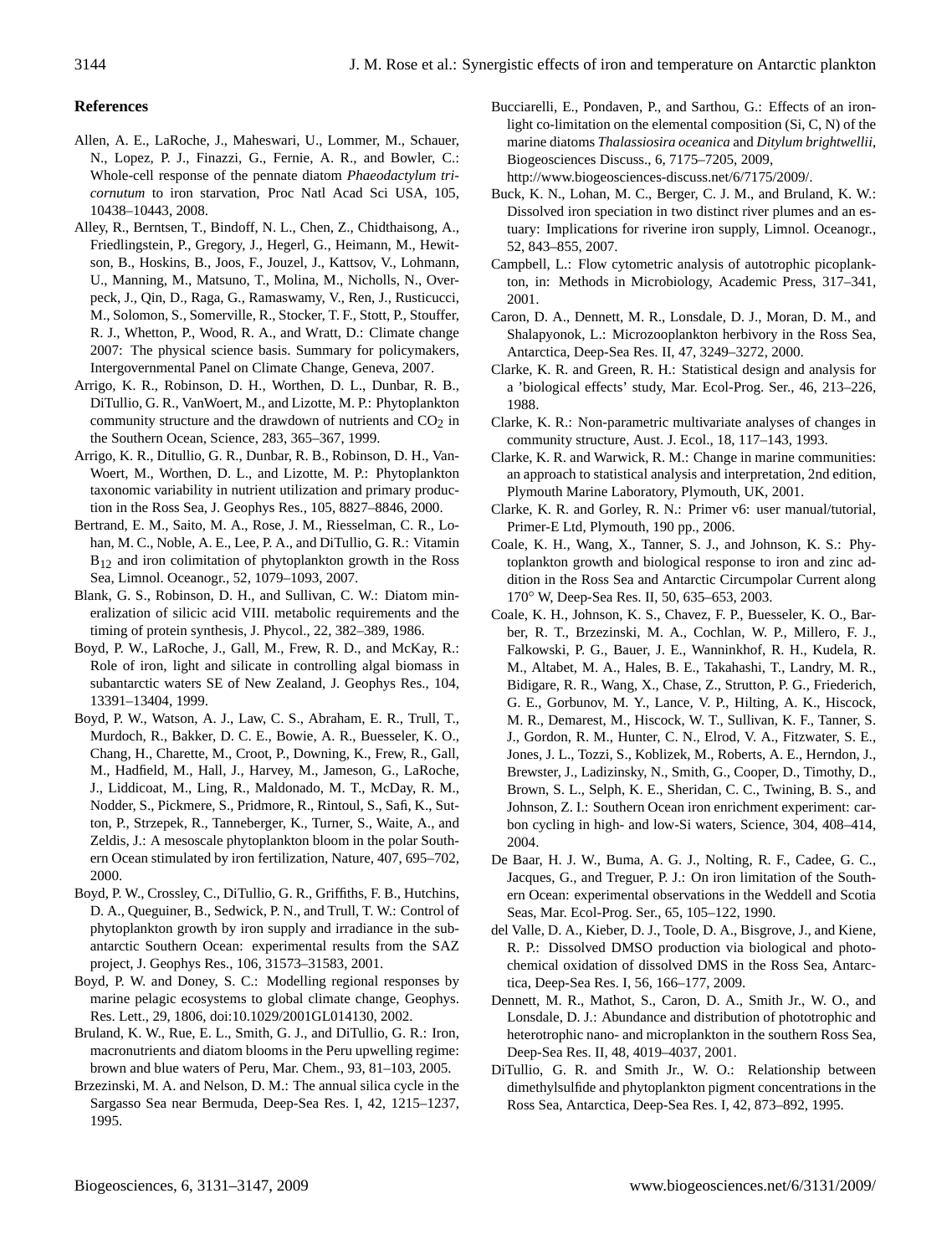- DiTullio, G. R. and Smith Jr., W. O.: Spatial patterns in phytoplankton biomass and pigment distributions in the Ross Sea, J. Geophys. Res., 101, 18467–18478, 1996.
- Donat, J. R. and Bruland, K. W.: Direct determination of dissolved cobalt and nickel in seawater by differential pulse cathodic stripping voltammetry preceded by adsorptive collection of cyclohexane-1, 2-dione dioxime complexes, Anal. Chem., 60, 240–244, 1988.
- Ellwood, M. and Van den Berg, C. M. G.: Zinc speciation in the Northeastern Atlantic Ocean, Mar. Chem., 68, 295–306, 2000.
- Eppley, R. W.: Temperature and phytoplankton growth in the sea, Fish. Bull., 70, 1063–1085, 1972.
- Feng, Y., Hare, C. E., Leblanc, K., DiTullio, G. R., Lee, P. A., Wilhelm, S. W., Sun, J., Rose, J. M., Nemcek, N., Benner, I., and Hutchins, D. A.: The effects of increased  $pCO<sub>2</sub>$  and temperature on the North Atlantic Spring Bloom: I. The phytoplankton community and biogeochemical response, Mar. Ecol-Prog. Ser., 388, 13–25, 2009.
- Firme, G. F., Rue, E. L., Weeks, D. A., Bruland, K. W., and Hutchins, D. A.: Spatial and temporal variability in phytoplankton iron limitation along the California coast and consequences for Si, N, and C biogeochemistry, Global Biogeochem. Cy., 17, 1016, doi:10.1029/2001GB001824, 2003.
- Fitzwater, S. E., Johnson, K. S., Gordon, R. M., Coale, K. M., and Smith, W. O., Jr: Trace metal concentrations in the Ross Sea and their relationship with nutrients and phytoplankton growth, Deep-Sea Res. II, 47, 3159–3179, 2000.
- Garrison, D. L.: An overview of the abundance and role of protozooplankton in Antarctic waters, J. Marine Syst., 2, 317–331, 1991.
- Garrison, D. L. and Gowing, M. M.: Protozooplankton, in: Antarctic Microbiology, edited by: Friedmann, E. I., Wiley-Liss, New York, 123–166, 1993.
- Garrison, D. L., Gibson, A., Kunze, H., Gowing, M. M., Vickers, C. L., Mathot, S., and Bayre, R. C.: The Ross Sea Polynya Project: diatom- and *Phaeocystis*-dominated phytoplankton assemblages in the Ross Sea, Antarctica, 1994 and 1995, in: Biogeochemistry of the Ross Sea, edited by: DiTullio, G. R. and Dunbar, R. B., American Geophysical Union, Washington, DC, 53–76, 2003.
- Genty, B., Briantais, J. M., and Baker, N. R.: The relationship between the quantum yield of photosynthetic electron transport and quenching of chlorophyll fluorescence, Biochim. Biophys. Acta, 990, 87–92, 1989.
- Gervais, F., Riebesell, U., and Gorbunov, M. Y.: Changes in primary productivity and chlorophyll  $a$  in response to iron fertilization in the Southern Polar Frontal Zone, Limnol. Oceanogr., 47, 1324– 1335, 2002.
- Goldman, J. C. and Carpenter, E. J.: A kinetic approach to the effect of temperature on algal growth, Limnol. Oceanogr., 19, 756–766, 1974.
- Goldman, J. C.: Temperature effects on steady-state growth, phosphorus uptake, and the chemical composition of a marine phytoplankter, Microb. Ecol., 5, 153–166, 1979.
- Green, R. M., Kolber, Z. S., Swift, D. G., Tindale, N. W., and Falkowski, P. G.: Physiological limitation of phytoplankton photosynthesis in the Eastern Equatorial Pacific determined from variability in the quantum yield of fluorescence, Limnol. Oceanogr., 39, 1061–1074, 1994.
- Haberman, K. L., Quetin, L. B., and Ross, R. M.: Diet of the

Antarctic krill (*Euphausia superba*, Dana): I. Comparisons of grazing on *Phaeocystis antarctica* (Karsten) and *Thalassiosira antarctica* (Comber), J. Exp. Mar. Biol. Ecol., 283, 79–95, 2003.

- Haberman, K. L., Ross, R. M., and Quetin, L. B.: Diet of the Antarctic krill (*Euphausia superba* Dana): II. Selective grazing in mixed phytoplankton assemblages, J. Exp. Mar. Biol. Ecol., 283, 97–113, 2003.
- Hare, C. E., DiTullio, G. R., Trick, C. G., Wilhelm, S. W., Bruland, K. W., Rue, E. L., and Hutchins, D. A.: Phytoplankton community structure changes following simulated upwelled iron inputs in the Peru upwelling region, Aquat. Microb. Ecol., 38, 269–282, 2005.
- Hare, C. E., Leblanc, K., DiTullio, G. R., Kudela, R. M., Zhang, Y., Lee, P. A., Riseman, S. F., and Hutchins, D. A.: Consequences of increased temperature and  $CO<sub>2</sub>$  for phytoplankton community structure in the Bering Sea, Mar. Ecol-Prog. Ser., 352, 9–16, doi:10.3354/meps07182, 2007.
- Henjes, J., Assmy, P., Klaas, C., Verity, P. G., and Smetacek, V.: Response of microzooplankton (protists and small copepods) to an iron-induced phytoplankton bloom in the Southern Ocean (EisenEx), Deep-Sea Res. I, 54, 363–384, 2007.
- Hutchins, D. A. and Bruland, K. W.: Iron-limited diatom growth and Si:N uptake ratios in a coastal upwelling regime, Nature, 393, 561–564, 1998.
- Hutchins, D. A., Campbell, B. J., Cottrell, M. T., Takeda, S., and Cary, S. C.: Response of marine bacterial community composition to iron additions in three iron-limited regimes, Limnol. Oceanogr., 46, 1535–1545, 2001.
- Hutchins, D. A., Hare, C. E., Weaver, R. S., Zhang, Y., Firme, G. F., DiTullio, G. R., Alm, M. B., Riseman, S. F., Maucher, J. M., Geesey, M. E., Trick, C. G., Smith, G. J., Rue, E. L., Conn, J., and Bruland, K. W.: Phytoplankton iron limitation in the Humboldt Current and Peru Upwelling, Limnol. Oceanogr., 47, 997–1011, 2002.
- Jacobs, S. S., Giulivi, C. F., and Mele, P. A.: Freshening of the Ross Sea during the late 20th century, Science, 297, 386–389, 2002.
- Jacobson, D. M. and Anderson, D. M.: Thecate heterotrophic dinoflagellates: feeding behaviors and mechanisms, J. Phycol., 22, 249–258, 1986.
- Kiene, R. P. and Slezak, D.: Low dissolved DMSP concentrations in seawater revealed by small-volume gravity filtration and dialysis sampling, Limnol. Oceanogr-Meth., 4, 80–95, 2006.
- Kiene, R. P., Kieber, D. J., Slezak, D., Toole, D. A., del Valle, D. A., Bisgrove, J., Brinkley, J., and Rellinger, A.: Distribution of cycling of dimethylsulfide, dimethylsulfoniopropionate, and dimethylsulfoxide during spring and early summer in the Southern Ocean south of New Zealand, Aquat. Sci., 69, 305– 319, 2007.
- Kolber, Z. S., Barber, R. T., Coale, K. H., Fitzwater, S. E., Greene, R. M., Johnson, K. S., Lindley, S., and Falkowski, G. P.: Iron limitation of the phytoplankton photosynthesis in the equatorial Pacific Ocean, Nature, 371, 145–149, 1994.
- Leblanc, K., Hare, C. E., Boyd, P. W., Bruland, K. W., Sohst, B., Pickmere, S., Lohan, M. C., Buck, K., Ellwood, M., and Hutchins, D. A.: Fe and Zn effects on the Si cycle and diatom community structure in two contrasting high and low-silicate HNLC areas, Deep-Sea Res. I, 52, 1842–1864, 2005.
- Leventer, A. R. and Dunbar, R. B.: Factors affecting the distribution of diatoms and other algae in the Ross Sea, J. Geophys. Res., 101,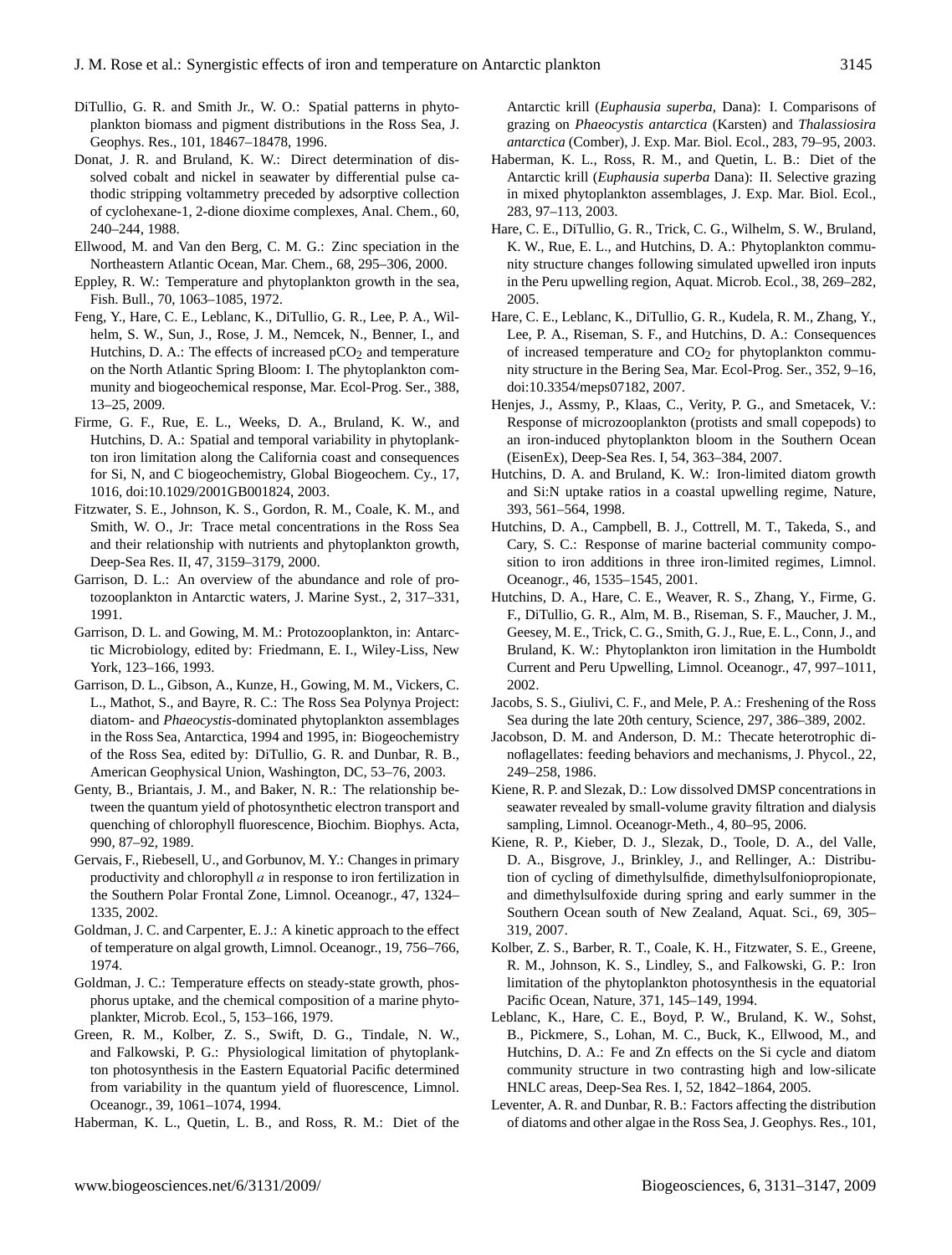18489–18500, 1996.

- Lomas, M. W. and Glibert, P. M.: Interactions between  $NH_4^+$  and NO $_3^-$  uptake and assimilation: comparison of diatoms and dinoflagellates at several growth temperatures, Mar. Biol., 133, 541–551, 1999.
- Martin-Jezequel, V., Hildebrand, M., and Brzezinski, M. A.: Silicon metabolism in diatoms: implications for growth, J. Phycol., 36, 821–840, 2000.
- Martin, J. H., Gordon, R. M., and Fitzwater, S. E.: Iron in Antarctic waters, Nature, 345, 156–158, 1990.
- Maucher, J. M. and DiTullio, G. R.: Chronic iron limitation in the Ross Sea: Flavodoxin:Ferredoxin ratios in the Ross Sea, in: Biogeochemistry of the Ross Sea, edited by: DiTullio, G. R., and Dunbar, R. B., Antarctic Research Series, AGU Antarctic Research Series, Washington DC, 209–220, 2003.
- Montes-Hugo, M. A., Doney, S. C., Ducklow, H. W., Fraser, W., Martinson, D., Stammerjohn, S. E., and Schofiield, O.: Recent changes in phytoplankton communities associated with rapid regional climate change along the Western Antarctic Peninsula, Science, 323, 1470–1473, 2009.
- Noiri, Y., Kudo, I., Kiyosawa, H., Nishioka, J., and Tsuda, A.: Influence of iron and temperature on growth, nutrient utilization ratios and phytoplankton species composition in the western subarctic Pacific Ocean during the SEEDS experiment, Prog. Oceanogr., 64, 149–166, 2005.
- Olson, R. J., Sosik, H. M., Chekalyuk, A. M., and Shalapyonok, A.: Effects of iron enrichment on phytoplankon in the Southern Ocean during late summer: active fluorescence and flow cytometric analyses, Deep-Sea Res. II, 47, 3181–3200, 2000.
- Overpeck, J. T., Otto-Bliesner, B. L., and Miller, G. H.: Paleoclimatic evidence for future ice-sheet instability and rapid sea-level rise, Science, 311, 1747–1750, 2006.
- Paasche, E.: Silicon, in: The physiological ecology of phytoplankton, edited by: Morris, I., Studies in Ecology, University of California Press, Berkeley, CA, 259–284, 1980.
- Pondaven, P., Gallinari, M., Chollet, S., Bucciarelli, E., Sarthou, G., Schultes, S., and Jean, F.: Grazing-induced changes in cell wall silicification in a marine diatom, Protist, 158, 21–28, 2007.
- Raiswell, R., Tranter, M., Benning, L. G., Siegert, M., De'ath, R., Huybrechts, P., and Payne, T.: Contributions from glacially derived sediment to the global iron (oxyhydr)oxide cycle: implications for iron delivery to the oceans, Geochim. Cosmochim. Ac., 70, 2765–2780, 2006.
- Raiswell, R., Benning, L., Tranter, M., and Tulaczyk, S.: Bioavailable iron in the Southern Ocean: the significance of the iceberg conveyor belt, Geochem. T., 9, 7, doi:10.1186/1467-4866-9-7, 2008.
- Raven, J. A. and Geider, R. J.: Temperature and algal growth, New Phytol., 110, 441–461, 1988.
- Rellinger, A. N., Kiene, R. P., del Valle, D. A., Kieber, D. J., Slezak, D., Harada, H., Bisgrove, J., and Brinkley, J.: Occurrence and turnover of DMSP and DMS in deep waters of the Ross Sea, Antarctica, Deep-Sea Res. I, 56, 686–702, 2009.
- Revel-Rolland, M., De Deckker, P., Delmonte, B., Hesse, P. P., Magee, J. W., Basile-Doelsch, I., Grousset, F., and Bosch, D.: Eastern Australia: a possible source of dust in East Antarctica interglacial ice, Earth Planet. Sc. Lett., 249, 1–13, 2006.
- Rose, J. M. and Caron, D. A.: Does low temperature constrain the growth rates of heterotrophic protists? Evidence and implications for algal blooms in cold waters, Limnol. Oceanogr., 52, 886–895, 2007.
- Rose, J. M., Feng, Y., Gobler, C. J., Gutierrez, R., Hare, C. E., Leblanc, K., and Hutchins, D. A.: The effects of increased  $pCO<sub>2</sub>$ and temperature on the North Atlantic Spring Bloom. II. Microzooplankton abundance and grazing, Mar. Ecol-Prog. Ser., 388, 27–40, 2009.
- Sarmiento, J. L., Hughes, T. M. C., Stouffer, R. J., and Manabe, S.: Simulated response of the ocean carbon cycle to anthropogenic climate warming, Nature, 393, 245–249, 1998.
- Scharek, R., van Leeuwe, M. A., and de Baar, H. J. W.: Responses of Southern Ocean phytoplankton to the addition of trace metals, Deep-Sea Res. II, 44, 209–227, 1997.
- Sedwick, P. N. and DiTullio, G. R.: Regulation of algal blooms in Antarctic shelf waters by the release of iron from melting sea ice, Geophys. Res. Lett., 24, 2515–2518, 1997.
- Sedwick, P. N., DiTullio, G. R., and Mackey, D. J.: Iron and manganese in the Ross Sea, Antarctica: seasonal iron limitation in Antarctic shelf waters, J. Geophys. Res., 105, 11321–11332, 2000.
- Smith Jr., W. O., Marra, J., Hiscock, M. R., and Barber, R. T.: The seasonal cycle of phytoplankton biomass and primary productivity in the Ross Sea, Antarctica, Deep-Sea Res. II, 47, 3119–3140, 2000.
- Smith Jr., W. O., Dennett, M. R., Mathot, S., and Caron, D. A.: The temporal dynamics of the flagellated and colonial stages of *Phaeocystis antarctica* in the Ross Sea, Deep-Sea Res. II, 50, 605–617, 2003.
- Solorzano, L. and Sharp, J. H.: Determination of total dissolved phosphorus and particulate phosphorus in natural waters, Limnol. Oceanogr., 25, 756–760, 1980.
- Strom, S., Wolfe, G., Holmes, J., Stecher, H., Shimeneck, C., Lambert, S., and Moreno, E.: Chemical defense in the microplankton I. Feeding and growth rates of heterotrophic protists on the DMSproducing phytoplankter *Emiliana huxleyi*, Limnol. Oceanogr., 48, 217–229, 2003.
- Sunda, W. G. and Huntsman, S. A.: Interrelated influence of iron, light, and cell size on growth of marine phytoplankton, Nature, 390, 389–392, 1997.
- Sunda, W. G., Kieber, D. J., Kiene, R. P., and Huntsman, S. A.: An antioxidant function for DMSP and DMS in marine algae, Nature, 418, 317–320, 2002.
- Takeda, S.: Influence of iron availability on nutrient consumption ratio of diatoms in oceanic waters, Nature, 393, 774–777, 1998.
- Thamatrakoln, K. and Hildebrand, M.: Silicon uptake in diatoms revisited: a model for saturable and nonsaturable uptake kinetics and the role of silicon transporters, Plant Physiol., 146, 1397– 1407, 2008.
- Throndsen, J.: Preservation and storage, in: Phytoplankton manual, edited by: Sournia, A., UNESCO, Paris, 69–74, 1978.
- Twining, B. S., Baines, S. B., Fisher, N. S., and Landry, M. R.: Cellular iron contents of plankton during the Southern Ocean Iron Experiment (SOFeX), Deep-Sea Res. I, 51, 1827–1850, 2004.
- Twining, B. S., Baines, S. B., Vogt, S., and De Jonge, M.: Exploring ocean biogeochemistry by single-cell microprobe analysis of protist elemental composition, J. Eukaryot. Microbiol., 55, 151– 162, 2008.